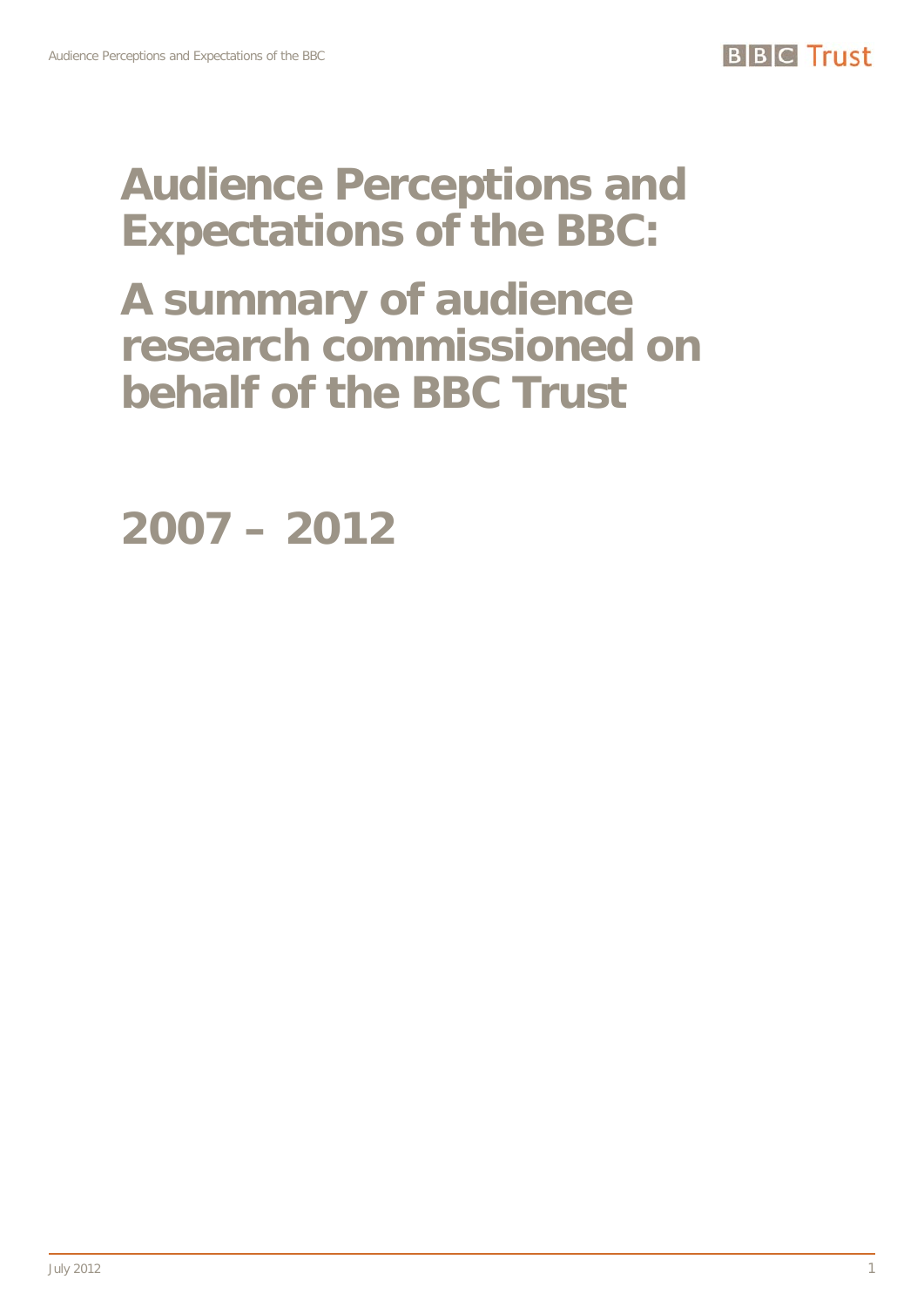# **Table of contents**

| 1. Introduction                                                               | 3  |
|-------------------------------------------------------------------------------|----|
| 1.1 Background                                                                | 3  |
| 1.2 Approach to this summary                                                  | 3  |
| 2. The Audience View                                                          | 5  |
| <b>2.1 Executive Summary</b>                                                  | 5  |
| 2.2 General attitudes towards the BBC                                         | 7  |
| 2.3 Priorities for the BBC, in light of the current licence fee<br>settlement | 14 |
| 2.4 Attitudes towards BBC services                                            | 15 |
| 2.4.1 Television                                                              | 15 |
| <b>2.4.2 Radio</b>                                                            | 18 |
| 2.4.3 Online                                                                  | 21 |
| <b>Annex 1: Complete list of sources</b>                                      | 21 |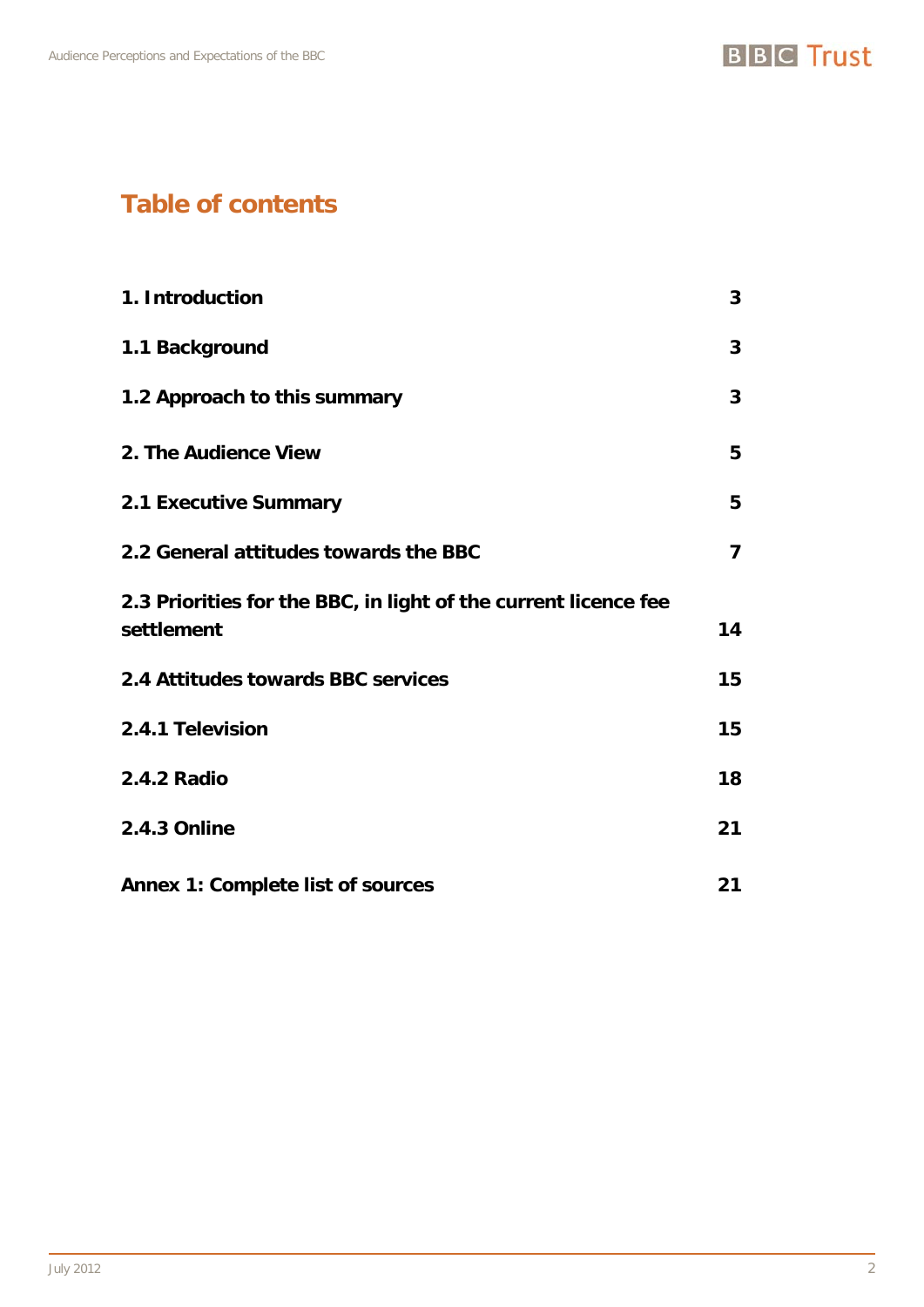# <span id="page-2-0"></span>**1. Introduction**

# <span id="page-2-1"></span>**1.1 Background**

The BBC Trust came into being with the current Royal Charter and Agreement in 2007. Its core mission is to get the best out of the BBC for licence fee payers. Whether that means protecting it from political interference and the pressure to become more commercial, or ensuring that the BBC continues to provide excellent value for money and stays true to its principles.

To fulfill this, Trustees must keep in close contact with licence fee payers, being aware of and understanding their expectations of the BBC. A primary route to achieving this is through specially commissioned research, comprising qualitative or quantitative approaches as appropriate, to explore and understand the audience view on specific issues. The audience perspective can be further enhanced through consultation and direct engagement with the public as well as through the work of the Audience Councils. This paper focuses primarily on the bespoke research we've commissioned, drawing together the key insights gained via this route since the Trust began in 2007. One of our major sources of insight is the Trust's Purpose Remit Survey, which is an annual survey looking at perceptions of how well the BBC as a whole is delivering the Public Purposes laid out its Charter.

The Trust has an obligation to review each of the BBC's services at least once every 5 years, and the first cycle is now complete and every service has been reviewed. The Trust has also recently published its conclusions on 'Delivering Quality First' (DQF), the BBC's strategy to deliver the savings required by the new licence fee settlement, which keeps the licence fee flat at its current level up to 2016/17 and brings new obligations for the BBC. The Trust's conclusions on DQF drew on research conducted across the 5 year period, including an overarching Trust project looking at all services, which was conducted in 2010 as part of the strategy review 'Putting Quality First'. These research projects form the main basis of the summary report. All the research referred to in the summary has previously been published in full, and further details are available on the BBC Trust website.

# <span id="page-2-2"></span>**1.2 Approach to this summary**

Research is commissioned as appropriate within Trust projects to provide the audience perspective on specific questions. As such, the research tends to be used to address tightly-defined questions or specific gaps within a project. Findings can then be used as necessary to influence a change of direction for a particular BBC service or activity.

In addition to exploring specific areas, there are a range of themes that emerge whenever we have a conversation with audiences about the BBC. These have been drawn together here alongside other key points concerning BBC services.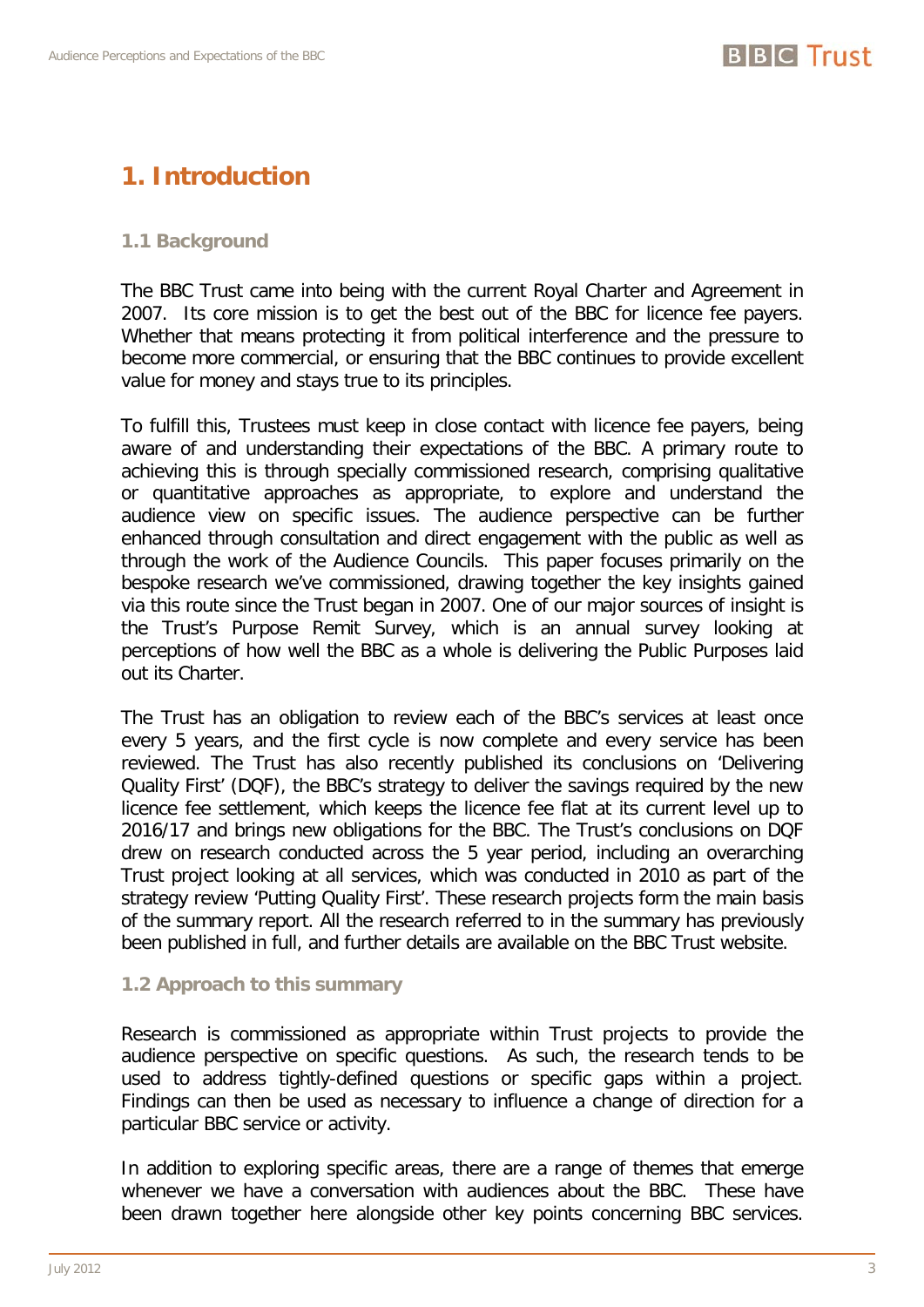

Where appropriate, research commissioned by the BBC Executive that has informed our worked is also referred to.

Note: In addition to the broad themes presented in this paper, our ongoing conversation with audiences has highlighted the fact that it can take some time for audience perceptions to shift or for associations or beliefs to be changed. An example of this is the fact that Jonathan Ross continued to be cited as a suggested example of overpaid talent by the BBC for some time after he had stopped appearing on BBC programmes.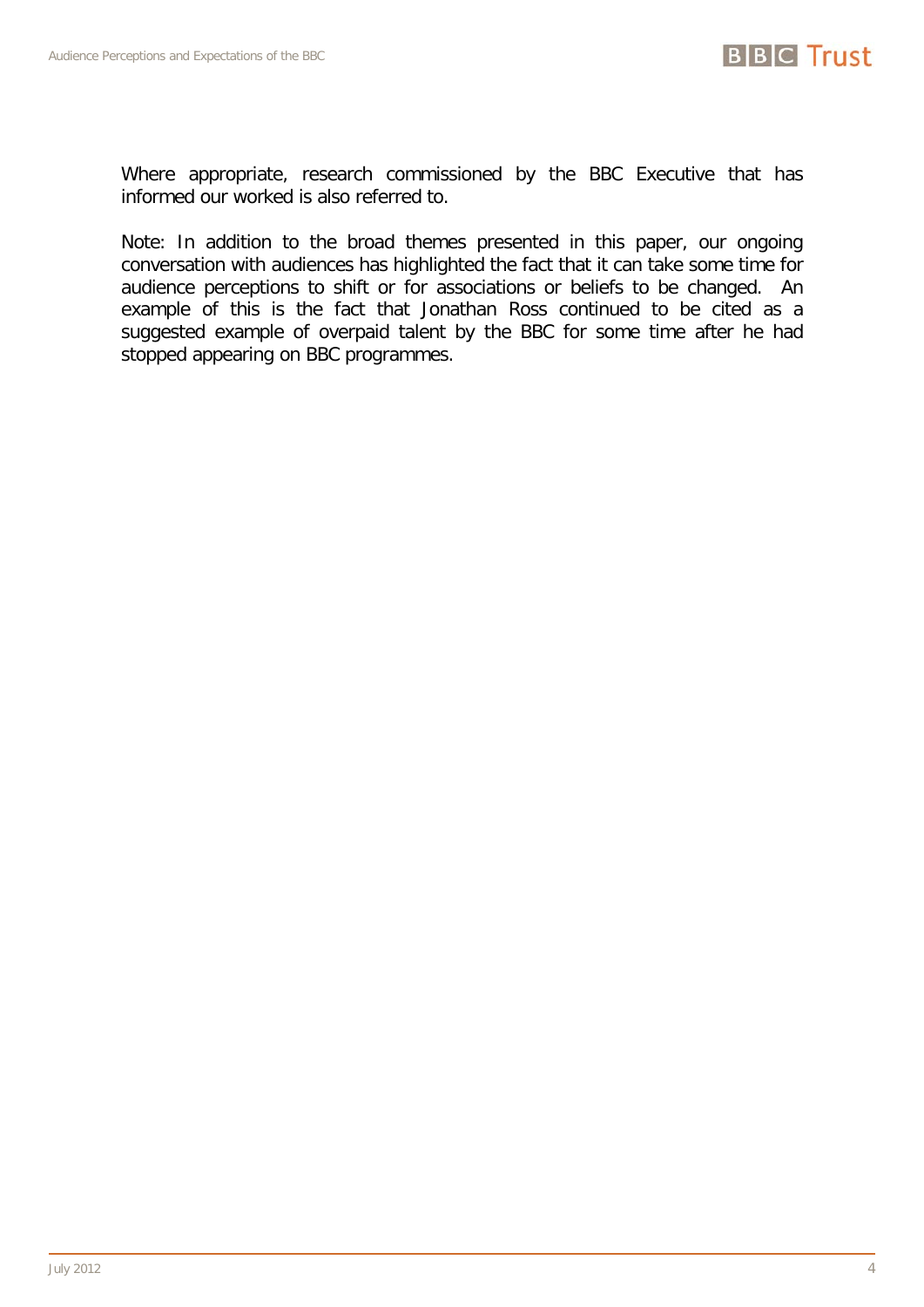# <span id="page-4-0"></span>**2. The Audience View**

# <span id="page-4-1"></span>**2.1 Executive Summary**

Audiences are glad the BBC exists and their primary wish for the BBC is that it should offer them great content. The quality and distinctiveness of what the BBC offers set it apart from other broadcasters. News is the most highly valued content, and drama and factual programming also dominate, in terms of what audiences expect the BBC to do and what they value most.

Much has changed particularly in the television landscape since 2007 when the Trust was set up. The growth in on-demand viewing including PVRs and the launch of the iPlayer (this was not available in 2007) has had an impact on viewing behaviour. Great programmes are more widespread and more accessible. Technology, content and viewing habits have all shifted noticeably but the BBC's position remains strong in terms of providing entertaining, stimulating content. Audiences still expect the BBC to be setting the benchmark in terms of quality whilst a demand for distinctive programming remains. There also remains a desire for the BBC to be less safe and to take more risks in its programming.

The BBC, as an organisation and through its content, is associated with many positive qualities such as trust, reliability, quality and authority. There is an expectation that the BBC should set the standard for other broadcasters, in terms of organisational values and editorial judgement.

There are mixed views about the licence fee, however over half of the public consistently agree that it offers them good value for money. Quality and range of programmes are the reasons why some feel it is good value. Licence fee funding is also seen to guarantee high quality programmes, a range of output and independence from commercial and political pressures. It is felt to guarantee that the BBC will be kept free of commercial advertising, which is something audiences value. Others feel however that the licence fee does not offer good value, perceiving it as an expensive compulsory payment (often on top of what they may pay for other TV services).

The licence fee brings with it some expectation of accountability from the BBC, although this does not mean that the majority of licence fee payers want to be active individual stakeholders of the BBC. Most people are happy to remain as 'consumers', however some feel that the BBC could do more to canvas their opinions and keep them informed.

Audiences also feel that the licence fee brings to the BBC a responsibility to reflect the diversity of its audience, providing something for everyone. There is variation in how different audience groups feel about the BBC, with some more positive than others. More authentic portrayal of different audiences continues to be an issue for audience groups across the UK, but most particularly in the nations.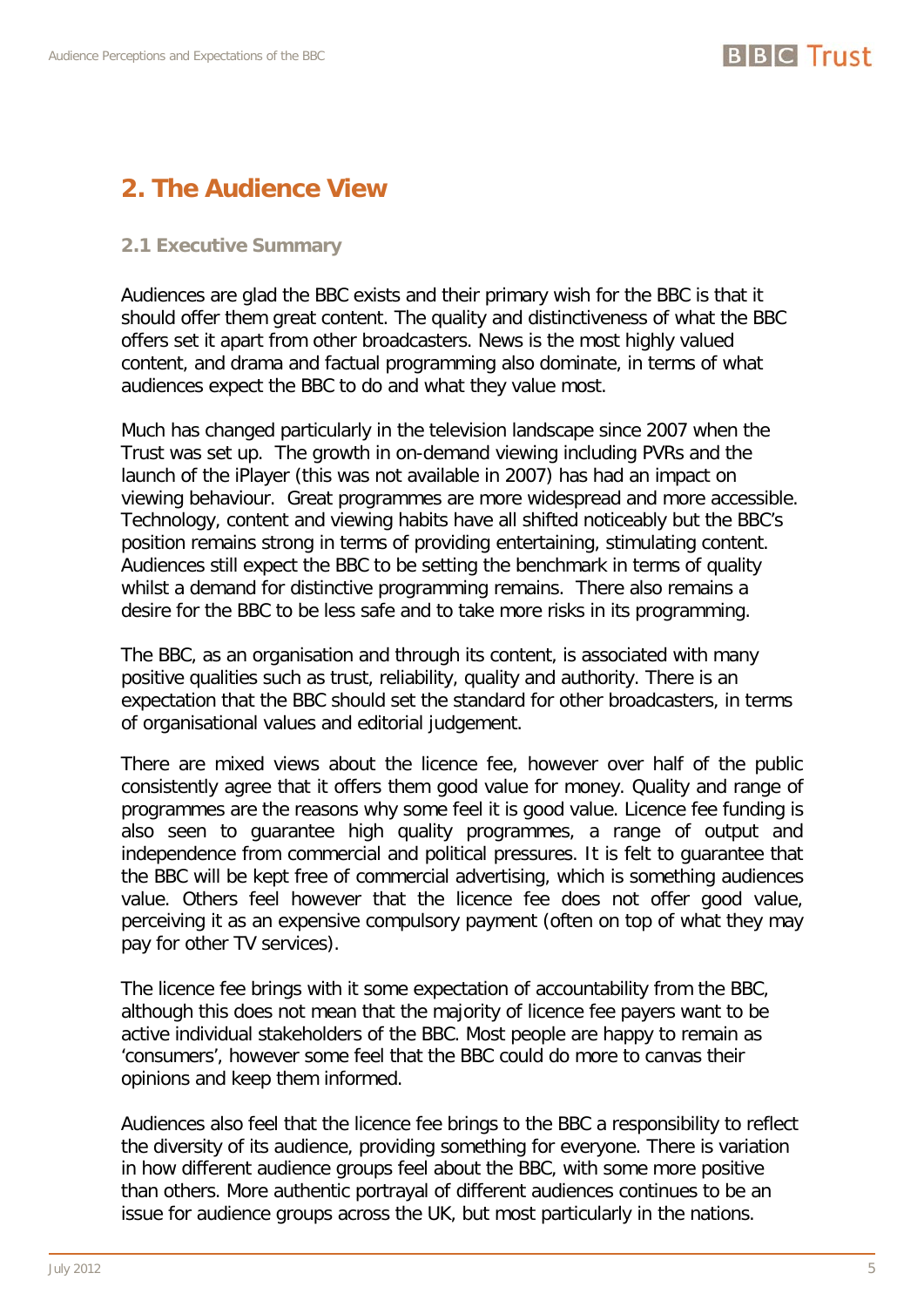

Audiences are often surprised at the full range of services the BBC provides, as they tend to think first of the smaller range of services they themselves use regularly. Some people are broadly supportive of the notion of the BBC providing a diverse range of services, though there is also a feeling that perhaps some specialist output could be catered for within the mainstream services. However, users of the individual services tend to rate those services highly in our service reviews.

In an environment where savings need to be made, it is most important to audiences that the quality of BBC services is protected. It is also important that the BBC should be seen to do all it can to save money through efficiencies before any reductions in services are made. If this is necessary, then there is a strong sense that any reductions should be made in a way that as far as possible is fair to all viewers.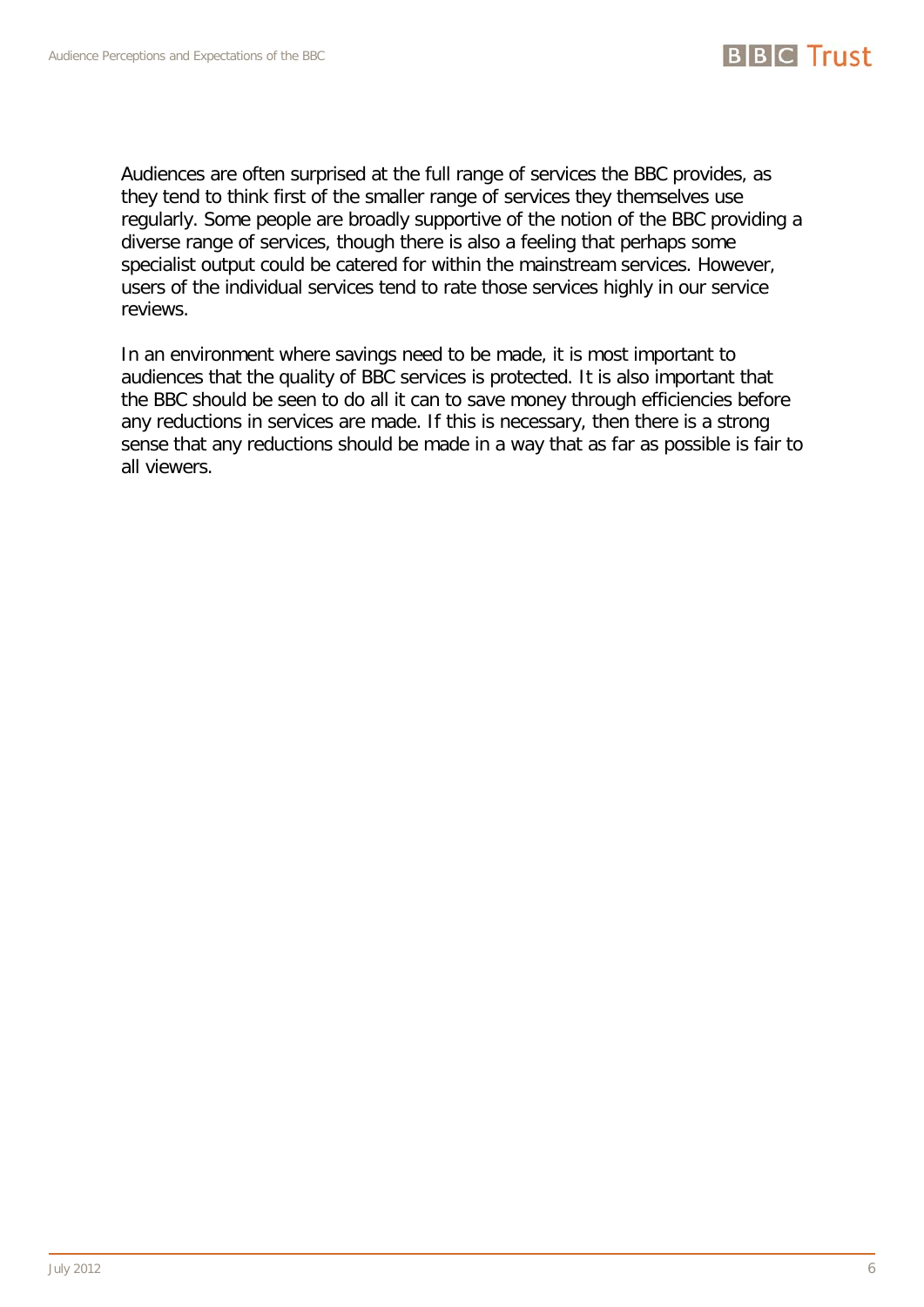

# <span id="page-6-0"></span>**2.2 General attitudes towards the BBC**

### **The BBC is valued**

The audience is generally pleased to have the BBC and supportive of its role. Around eight in ten adults say that they 'would miss it if it wasn't there', and this proportion has remained relatively stable over the last few years, as shown in [Figure 1.](#page-6-1)



# <span id="page-6-1"></span>**Figure 1: Overall Perceptions of the BBC**

Audiences believe the core remit of the BBC should be to focus on information (news and weather), entertainment (particularly drama and comedy) and education (documentaries and other factual)<sup>[1](#page-0-0)</sup>. The fact that the BBC is a commercial-free zone is also often spontaneously welcomed by audiences.

# **Content is king**

<span id="page-6-2"></span>Whenever we talk to audiences, be it about policy reviews, service evaluations, or assessing the public value of services, the overriding conclusion is what audiences care about most is programmes: content that they and their household want to watch and listen to. This is more important to people than, for example, how the BBC is run as an organisation or how content is delivered. The Creativity purpose has consistently been the Public Purpose with the strongest relationship with value for money and is therefore the area that is likely to have the greatest effect on overall perceptions of the BBC, should any improvements be made. Providing enjoyable and entertaining programmes remains the main priority driving

<u>.</u>

Source: Purpose Remit Survey, Kantar Media

<sup>1</sup> Strategy Review – stage one (The Knowledge Agency, 2010)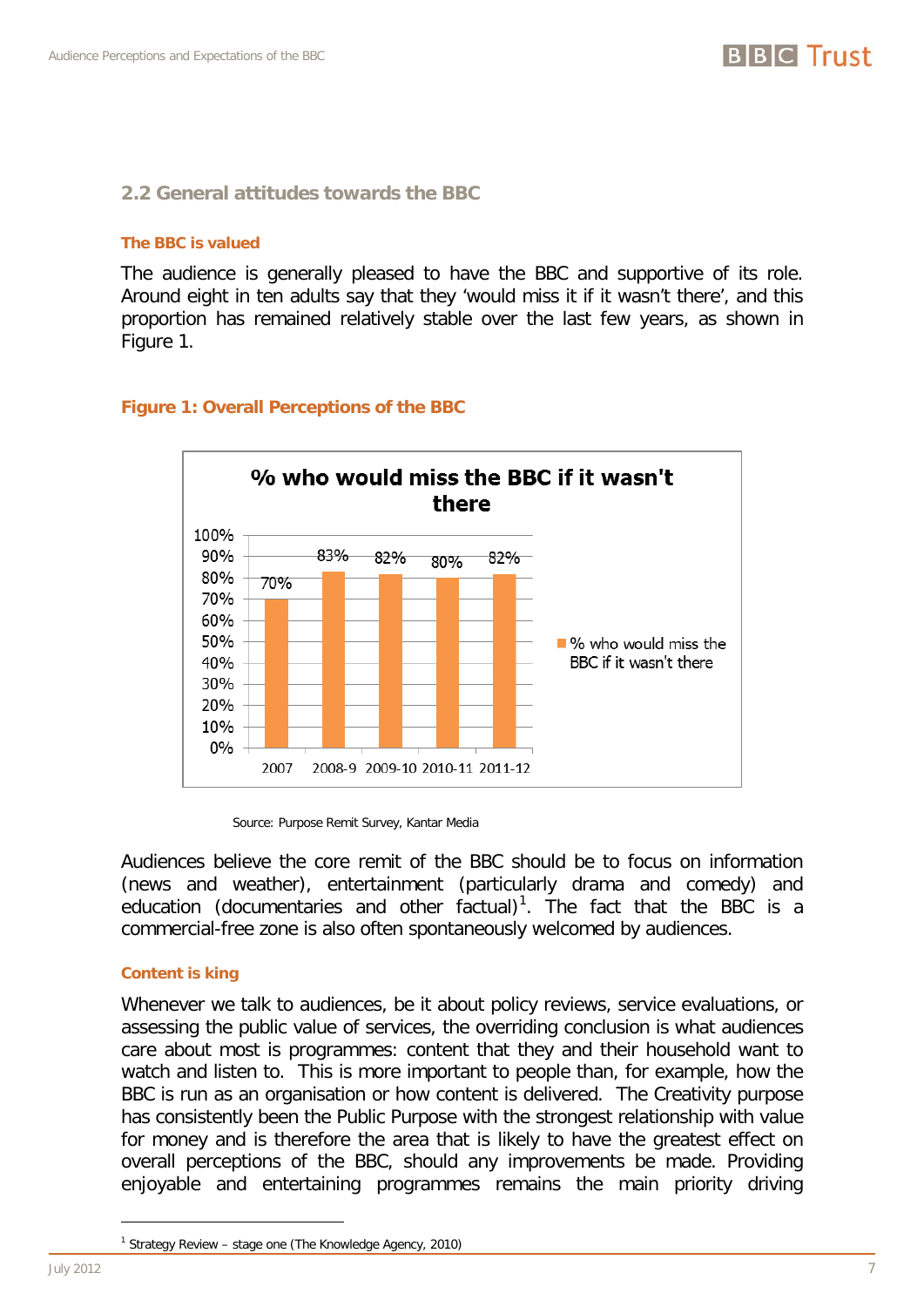

perceptions of value for money and indeed, throughout the study, the audience cites the programmes they watch on the BBC as the reasons behind the scores they give on a number of different measures<sup>[2](#page-6-2)</sup>.

With the proliferation of channels and content and therefore choice, we have found that audiences under-estimate the amount of BBC television they consume. Conscious attribution to a particular channel or broadcaster has become increasingly difficult for audiences<sup>[3](#page-7-0)</sup>.

# **Setting the standards**

Most audiences want the BBC to uphold higher standards than other media organisations, and many want the BBC to be a moral compass<sup>[4](#page-7-1)</sup>.

When people are asked to describe the BBC a number of consistently positive values are given: trust; reliability; quality; and authority. The way in which people talk about these definitions is inevitably through content, but research indicates that these qualities are also part of a strong underlying brand image and reputation, which underpins audience judgements about individual pieces of content<sup>[5](#page-7-2)</sup>.

Research commissioned by BBC management also shows that the majority of audiences agree that the BBC should make entertaining and challenging programmes which reflect society and strengthen the corporation's position as a viable broadcaster for future generations. They also expect it to do so in a more considered and responsible way than other broadcasters $6$ .

# **Quality and distinctiveness are key**

Perceptions of the quality and range of programmes offered are closely linked to overall views of the BBC and praise or criticism of particular programmes (mostly on TV) are reasons often given for why the licence fee is good or bad value for money, respectively<sup>[7](#page-7-4)</sup>.

Distinctiveness as a concept is not particularly well understood by audiences and this together with the term 'fresh and new' can have many different meanings to audiences. Even subtle changes to favourite shows and/or genres can contribute to the sense that TV is not standing still and thereby still feels fresh and new. However audiences still expect the BBC to provide programming that is 'fresh and new' in a more substantial way<sup>[8](#page-7-5)</sup>.

Perceptions of quality are more subjective and individual, although there are some common characteristics attributed to quality and these vary by platform. For

<span id="page-7-6"></span><sup>2</sup> Purpose Remit Survey (Kantar Media, 2010-11)

<span id="page-7-0"></span><sup>3</sup> Distinctiveness research (Blinc, 2012)

<span id="page-7-1"></span><sup>4</sup> Researching the BBC's draft Editorial Guidelines with the UK public (Kantar Media, 2010)

<span id="page-7-2"></span><sup>5</sup> Audience Research for the Impartiality Review on the BBC's coverage of conflicts (Jigsaw Research, 2012)

<span id="page-7-3"></span><sup>6</sup> Taste and Standards: qualitative research (Blinc, 2009)

<span id="page-7-4"></span><sup>7</sup> Purpose Remit Survey (Kantar Media, 2010-11)

<span id="page-7-5"></span><sup>8</sup> Distinctiveness research (Blinc, 2012)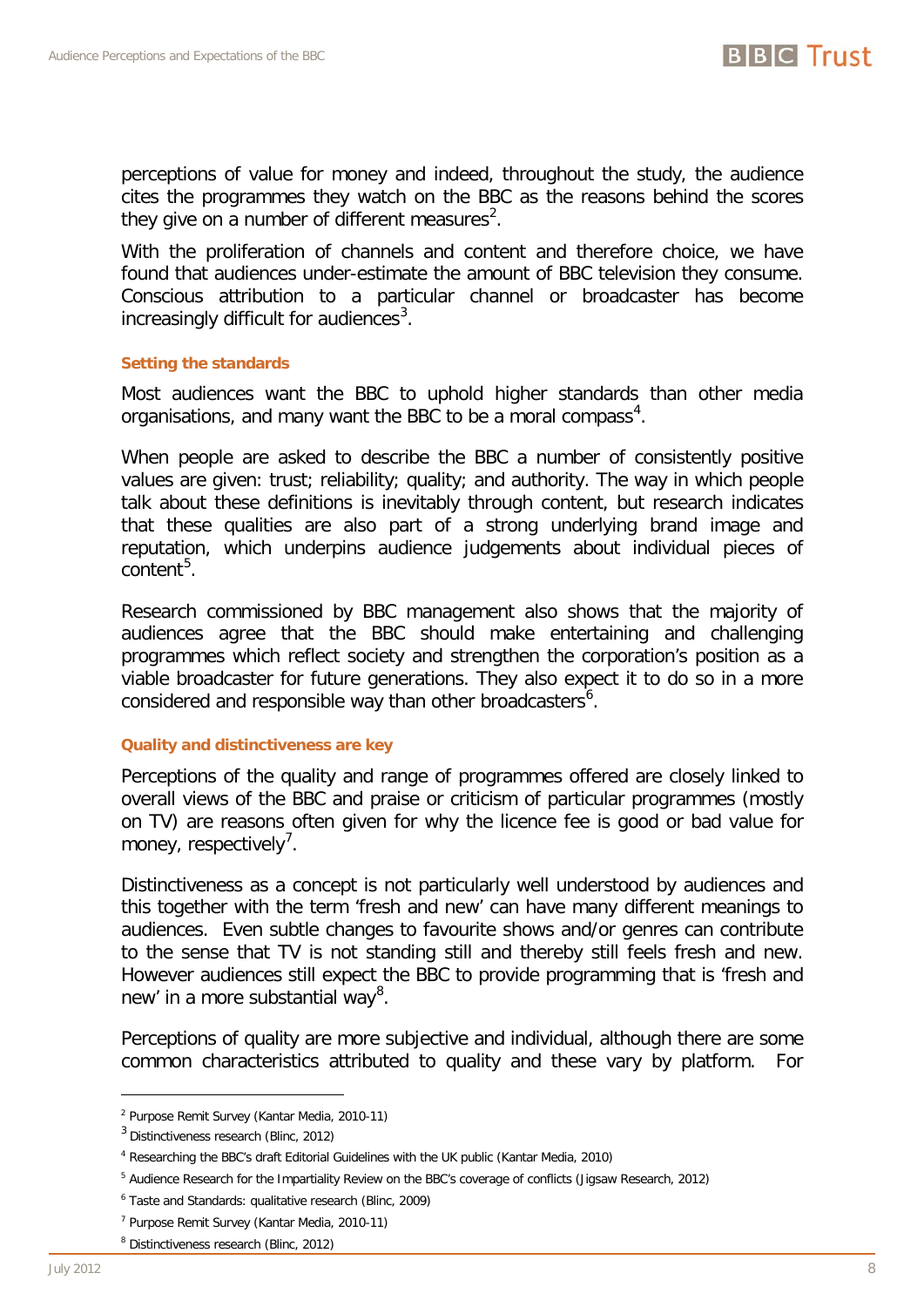

television, for example, production values, editorial integrity, setting moral standards, originality, talent, and in-depth research all contribute to impressions of quality. For radio, witty and intelligent presenters, high-profile names and interviews, dedication to new music, live music and exclusive sessions and appropriate news reporting all help drive perceptions of quality. For online content, accuracy, breadth and depth of information, being up-to-the-minute, good usability and navigation, and useful, supporting information to television programmes influence perceptions<sup>[9](#page-7-6)</sup>.

# **News dominates**

The BBC is seen to deliver well on the public purposes relevant to areas that audiences identify as distinctive offerings from the BBC. In particular, its international news provision and high quality journalism are identified as important and being delivered well<sup>10</sup>. The BBC's reputation for news is considered by most audiences as unparalleled and is seen to be a central tenet of the BBC offering<sup>11</sup>.

### **Drama and factual content also stand out**

Audiences identify the BBC to be particularly strong in certain genres – including documentary and factual programming, and drama<sup>[12](#page-8-2)</sup>. Audiences also believe the BBC should place more emphasis on UK originated comedy and drama, in order to provide an alternative to what is available from than other broadcasters $^{13}$  $^{13}$  $^{13}$ .

# **A desire for more creative output**

Our tracking research on the public purposes consistently indicates that audiences would like to see an improvement in the BBC's delivery of lots of fresh and new ideas. We regularly see this emerging as something that audiences see as important but one where the BBC is not perceived to be sufficiently offering<sup>[14](#page-8-4)</sup>.

Our 2012 qualitative research on Distinctiveness highlights the influence that a changing media context has on perceptions of whether programming is 'fresh and new'. Almost the entire country is now multi-channel and 50% of homes have personal video records or PVRs<sup>15</sup>. Online catch-up viewing, especially via BBC iPlayer and 4OD sits just behind PVRs in the normalisation trend. You can now watch TV on smart-phones or tablets or programme your PVR from these devices. In 2012 it is very difficult to miss the programmes or series you love. TV is now regarded as delivering high quality entertainment almost at our beck and call.

There is no shortage of great TV now and viewers feel they have much quality TV to choose from, whereas the scenario when we did qualitative research in 2007 was rather different. Previously repeats were an area of considerable concern for

<sup>9</sup> Strategy Review – stage one (The Knowledge Agency, 2010)

<span id="page-8-0"></span><sup>10</sup> Purpose Remit Survey (Kantar Media, 2011-12)

<span id="page-8-1"></span> $11$  Strategy Review – stage one (The Knowledge Agency, 2010)

<span id="page-8-2"></span> $12$  Strategy Review – stage one (The Knowledge Agency, 2010)

<span id="page-8-3"></span><sup>&</sup>lt;sup>13</sup> Strategy Review - stage one (The Knowledge Agency, 2010)

<span id="page-8-4"></span> $14$  Strategy Review – stage one (The Knowledge Agency, 2010)

<span id="page-8-5"></span><sup>15</sup> BARB Establishment Survey (2011 Q3)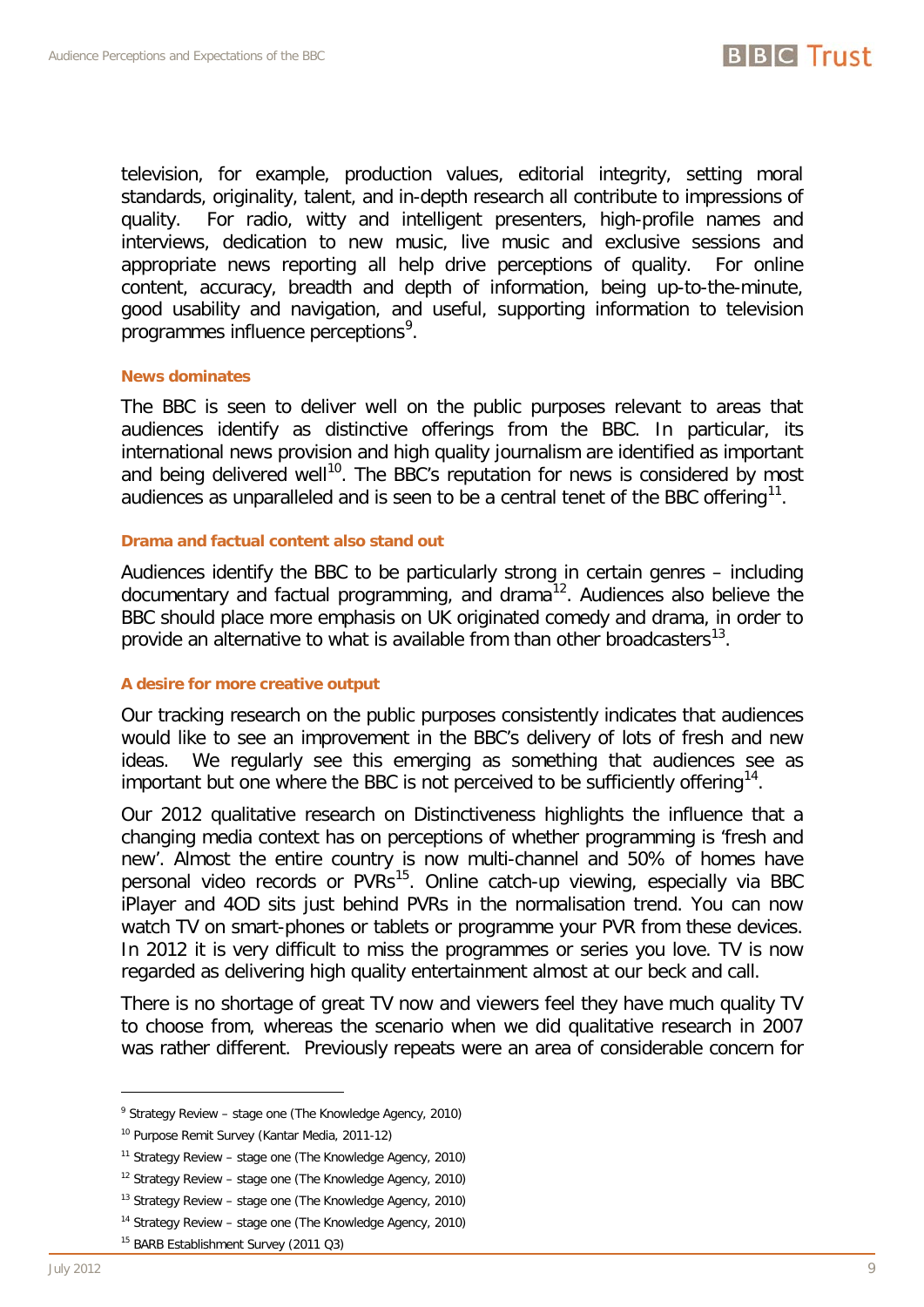

the BBC, whether these were actual repeats of programmes or repeated use of formats and or spin-offs. In 2012 this perception is not nearly so strong, even though viewers understand they can watch repeats of BBC programmes on other channels (and sometimes choose to do so). "Repeat channels" are more often regarded as archives of their favourite shows rather than as a source of secondbest TV. Audiences perceive that quality, original output from the BBC has improved since 2007 when concerns were raised that the corporation was trying to compete with commercial rivals with me-too shows. High quality programming is felt to be essential during peak time, and the BBC and other broadcasters are providing audiences with a range of choices at this time, but instead of having to make a choice they can simply record or catch up later<sup>16</sup>.

# **Risk taking wanted but within reason**

Although risk-taking is seen as important to audiences it has to be within certain responsible boundaries. For example, some audiences would like the BBC to take risks in developing new talent, originating drama, being bolder in providing difficult or challenging output and giving greater schedule prominence to this output.<sup>[17](#page-9-0)</sup>

There is a clear sense of heritage with the BBC so there is a need for the BBC to balance risk-taking and the provision of new ideas with providing audiences content they are familiar with and value. Audiences expect their viewing choice to comprise mostly 'old favourites', with a few that are a slight twist on a familiar theme, and a few that are genuinely 'new' and groundbreaking  $18$ .

In 2012 audiences still sometimes feel that the BBC can play it safe: some feel that the BBC could afford to be a little more controversial and subversive, others regard investment in long-form serious drama as taking more risks whilst other groups feel that BBC should reflect ethnic and social diversity across more of its output. Where audiences recognise that risks have been taken, there is acclaim for those programmes $^{19}$ .

# **Perceptions of the BBC as a whole are often driven by the mainstream offer**

Most people's TV viewing of the BBC is with the two main television channels so their perceptions are often based on the mainstream offering. For example, in our service review of BBC One, perceptions of the channel's performance against the Public Purposes were similar to their perceptions of the BBC as a whole. That is to say, if viewers had a positive opinion of BBC One, they were more likely to have a positive opinion of the BBC overall. Our strategy review research showed that knowledge and experience of the BBC's digital TV channels and some radio services was limited. When the full range of the BBC's television, radio and online services are shown to people, they are often surprised by its scale and scope<sup>[20](#page-9-3)</sup>.

<span id="page-9-4"></span><sup>&</sup>lt;sup>16</sup> Distinctiveness Research (Blinc, 2012)

<span id="page-9-0"></span><sup>&</sup>lt;sup>17</sup> Television audience perceptions of innovation and distinctiveness (Blinc Research, 2007)

<span id="page-9-2"></span><span id="page-9-1"></span><sup>&</sup>lt;sup>18</sup> Television audience perceptions of innovation and distinctiveness (Blinc Research, 2007)

<sup>&</sup>lt;sup>19</sup> Distinctiveness Research (Blinc, 2012)

<span id="page-9-3"></span><sup>20</sup> Strategy Review – stage one (The Knowledge Agency, 2010)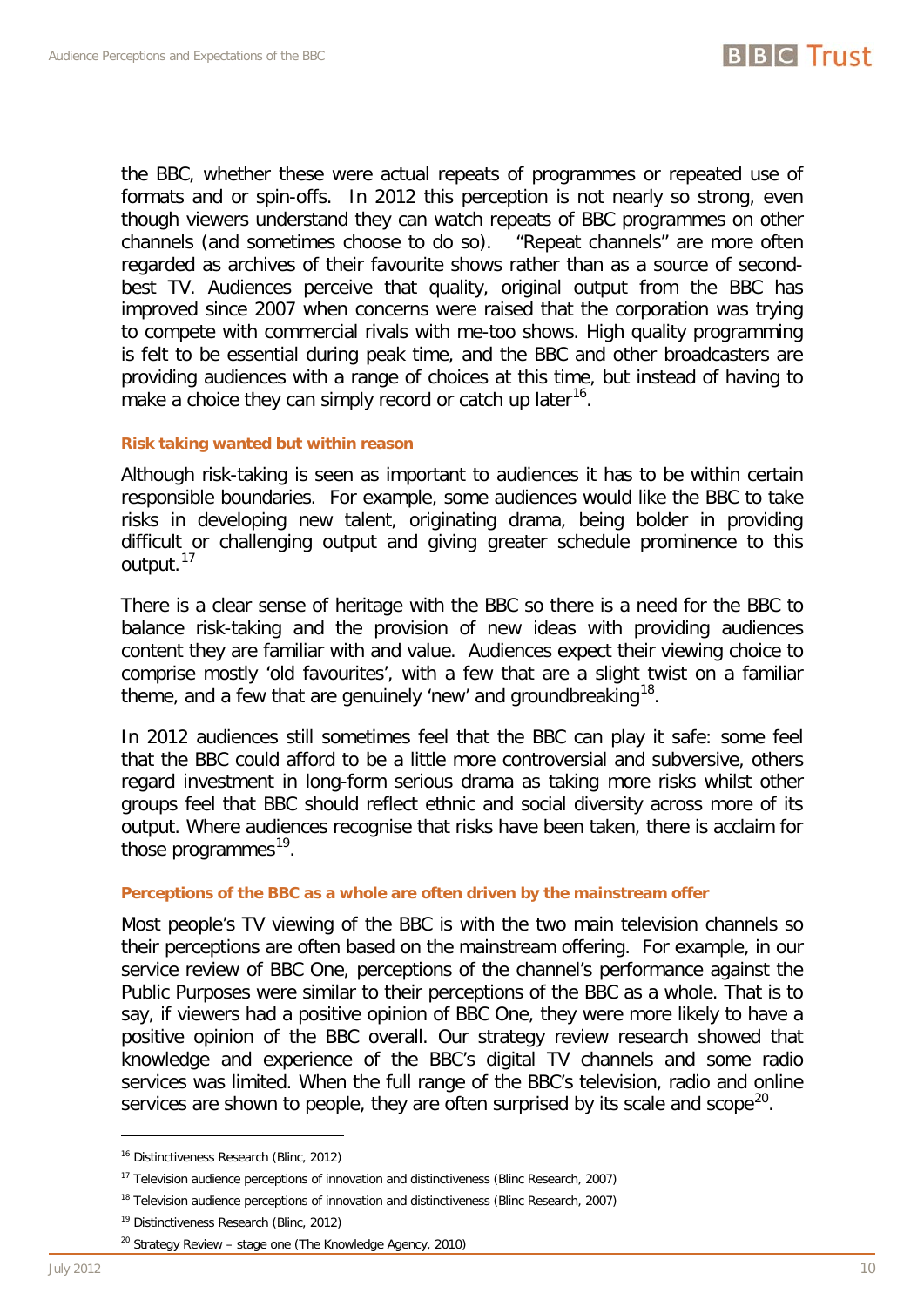

# **Responsibility to serve all audiences**

Audiences acknowledge the importance of the BBC providing content that offers something of value to the whole population. This includes broadcasting major events where the role of the BBC is seen to be as a catalyst in bringing the nation together to facilitate a degree of social cohesion<sup>[23](#page-10-1)</sup>. Representing the UK, its nations regions and communities is acknowledged as a key responsibility of the BBC given its unique funding. There is a perceived responsibility of the BBC to inform the public and reflect its diversity $24$ .

Some audience groups are generally more favourable towards and positive about the BBC than other groups<sup>[25](#page-10-3)</sup>.

- Across the overall measures, audiences in Scotland and Northern Ireland have, on average, lower scores than audiences in England and Wales. For example, in 2011-2012, adults in Northern Ireland (38%) and Scotland (40%) were less likely to be high approvers<sup>[26](#page-10-4)</sup> of the BBC than adults in Wales (50%) and England (44%).
- Perceptions of the BBC have consistently tended to be more positive in the higher ABC1 social grades than the lower C2DE social grades whilst both ends of the age spectrum were more positive than the middle age bands. The audience aged 35-54 and in the C2DE social grade has generally been one of the most negative about the BBC.
- Adults in black and minority ethnic groups were consistently less likely to feel that the BBC is good value for money than adults from a white background and they have consistently been less likely to miss the BBC than white audiences (76% vs. 83% in 2011-12). However, there was no difference in overall impression by ethnicity when comparing white (44%) and black and minority ethnic audiences (41%) in 2011-2012.

# **More authentic portrayal of different audiences**

As with all opinions about BBC content, portrayal is a subjective issue and is dependent on how people identify themselves and also on the amount and type of BBC content they consume. In terms of providing niche services catering for

-

**BBC** Trust

<sup>&</sup>lt;sup>21</sup> Distinctiveness Research (Blinc, 2012)

<span id="page-10-0"></span><sup>&</sup>lt;sup>22</sup> Audience perceptions of the BBC's Delivery Quality First proposals (Ipsos-MORI, 2011)

<span id="page-10-1"></span><sup>&</sup>lt;sup>23</sup> Strategy Review - stage one (The Knowledge Agency, 2010)

<span id="page-10-2"></span><sup>&</sup>lt;sup>24</sup> Research Informing the development of the BBC's Diversity Strategy (TWResearch, 2011)

<sup>&</sup>lt;sup>25</sup> Purpose Remit Survey (Kantar Media, 2011/12)

<span id="page-10-4"></span><span id="page-10-3"></span><sup>&</sup>lt;sup>26</sup> High approvers are those who give the BBC an overall impression score of 8 to 10 on a 10 point scale.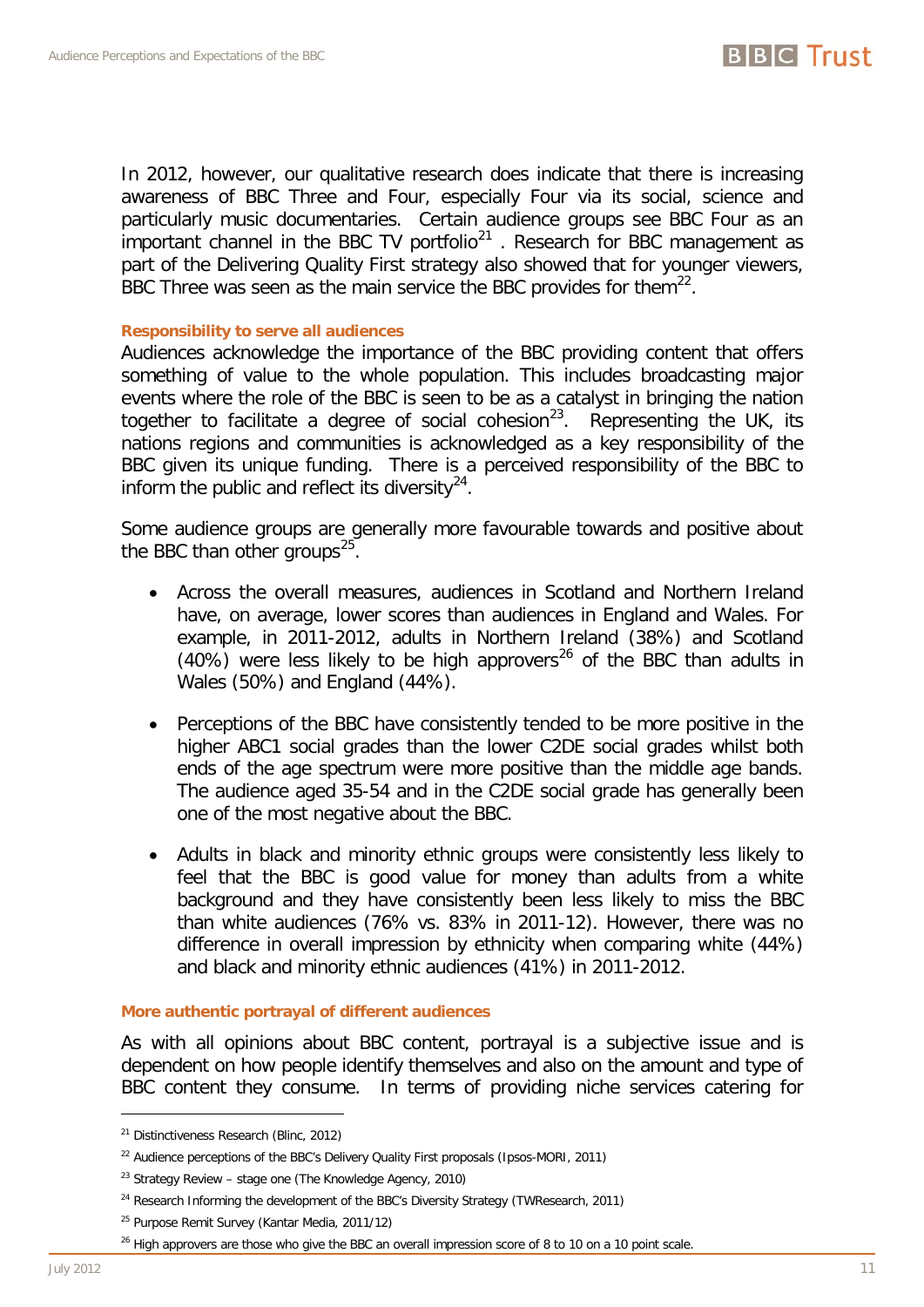

specific cultural groups, audiences tend to believe that the BBC should serve these audiences as part of the mainstream offer rather than bespoke channels $^{27}$  $^{27}$  $^{27}$ .

The latest wave of the Trust's Purpose Remit survey shows that portrayal continues to be an issue for audiences, most particularly in the nations. There has consistently been a underperformance on the priority 'the BBC is good at portraying my nation/region to other people in the UK', but in 2011/12 performance scores fell from 45% to 40% who felt the BBC was doing well on this priority. At the same time, the proportion of people who felt it was important for the BBC to do this actually grew. This discrepancy between performance and importance scores is known in the survey as a performance gap. There have also consistently been larger negative performance gaps than average for people from black and minority ethnic backgrounds when it comes to the BBC's portrayal of their culture and community. On the other hand, positive performance gaps have been consistently recorded for the priority 'the BBC reflects a range of religious and other beliefs'.

Concerns in terms of representation and portrayal include raising awareness and understanding of some audience groups, balanced against over-representing these groups, and also avoiding stereotypical portrayals. There is an appreciation that negative as well as positive portrayal has a role to play in media content as this reflects reality, but concerns emerge around the issue of balance. There is also a desire to see more positive portrayal in order to provide a more authentic overview of a characteristic and to help address negative perceptions or prejudice in society<sup>28</sup>. For example, the BBC's research into age portrayal found a desire for more balanced, positive and accurate portrayal of all age groups – but specifically younger and older people. Participants in this research also called for greater visibility of middle and older aged women who were felt to be missing from the screen $^{29}$ .

<span id="page-11-2"></span> $27$  Strategy Review - stage one (The Knowledge Agency, 2010)

<span id="page-11-0"></span><sup>&</sup>lt;sup>28</sup> Research Informing the development of the BBC's Diversity Strategy (TWResearch, 2011)

<span id="page-11-1"></span><sup>&</sup>lt;sup>29</sup> Serving All Ages (NatCen, 2012)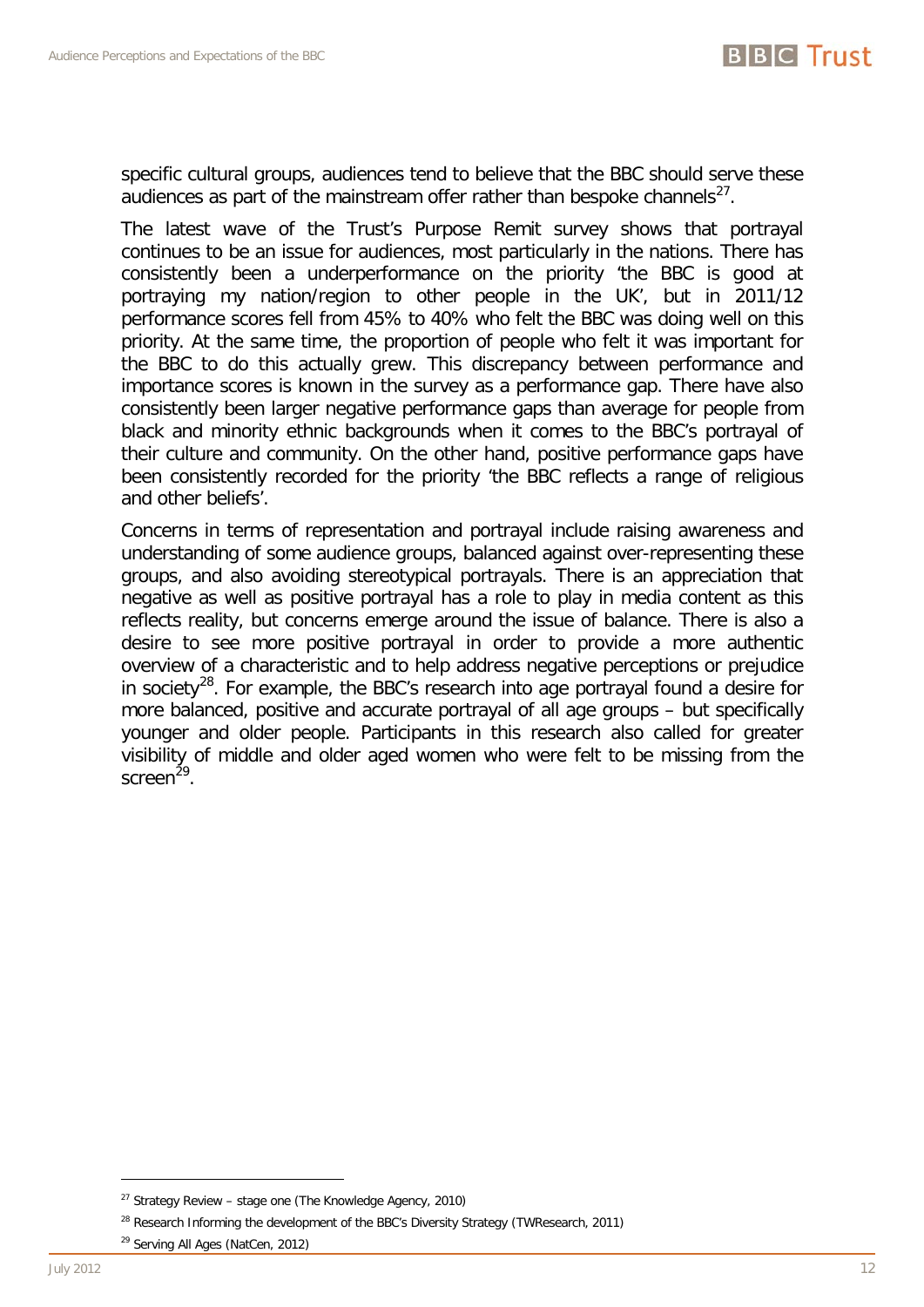

#### **The licence fee provokes mixed views**

#### **Figure 2: Value for money**



Source: Purpose Remit Survey, Kantar Media

Just over half of UK adults agree that their household gets good value for money from the licence fee. This figure has remained consistent throughout the period in which the Trust has been tracking it (since 2007)<sup>[30](#page-11-2)</sup> as illustrated in [Figure 1.](#page-6-1) Those who think they get good value cite the quality and range of programmes as reasons for this. For those who don't feel they get good value, funding is the primary factor, and reasons include it being too expensive, an enforced payment and an additional payment on top of their existing digital television subscription charges $31$ .

The licence fee often comes under scrutiny and conversations with the audience on any aspect of the BBC can often provoke spontaneous objections to paying it with a few voicing the opinion they would consider opting out if this was ever offered to them<sup>[32](#page-12-1)</sup>. On the other hand, participants in focus groups have also expressed the view that the licence fee funding mechanism guarantees many facets of the BBC that participants valued: high quality programmes, a range of output (something for everyone) and independence from commercial and political pressures. It is also felt to guarantee that the BBC will be kept free of commercial advertising $33$ .

While licence fee funding brings expectations in terms of the BBC being accountable to licence fee payers, this does not directly translate into a sense of having an individual stakeholder relationship with the BBC - most are happy to remain as consumers. However, some feel that the BBC could do more to canvas

<sup>30</sup> Purpose Remit Survey (Kantar Media 2007 - 2012)

<span id="page-12-0"></span><sup>&</sup>lt;sup>31</sup> Purpose Remit Survey (Kantar Media)

 $32$  Strategy Review – stage one (The Knowledge Agency, 2010)

<span id="page-12-2"></span><span id="page-12-1"></span><sup>&</sup>lt;sup>33</sup> Audience attitudes to the licence fee and PSB provision beyond the BBC (Human Capital, 2008)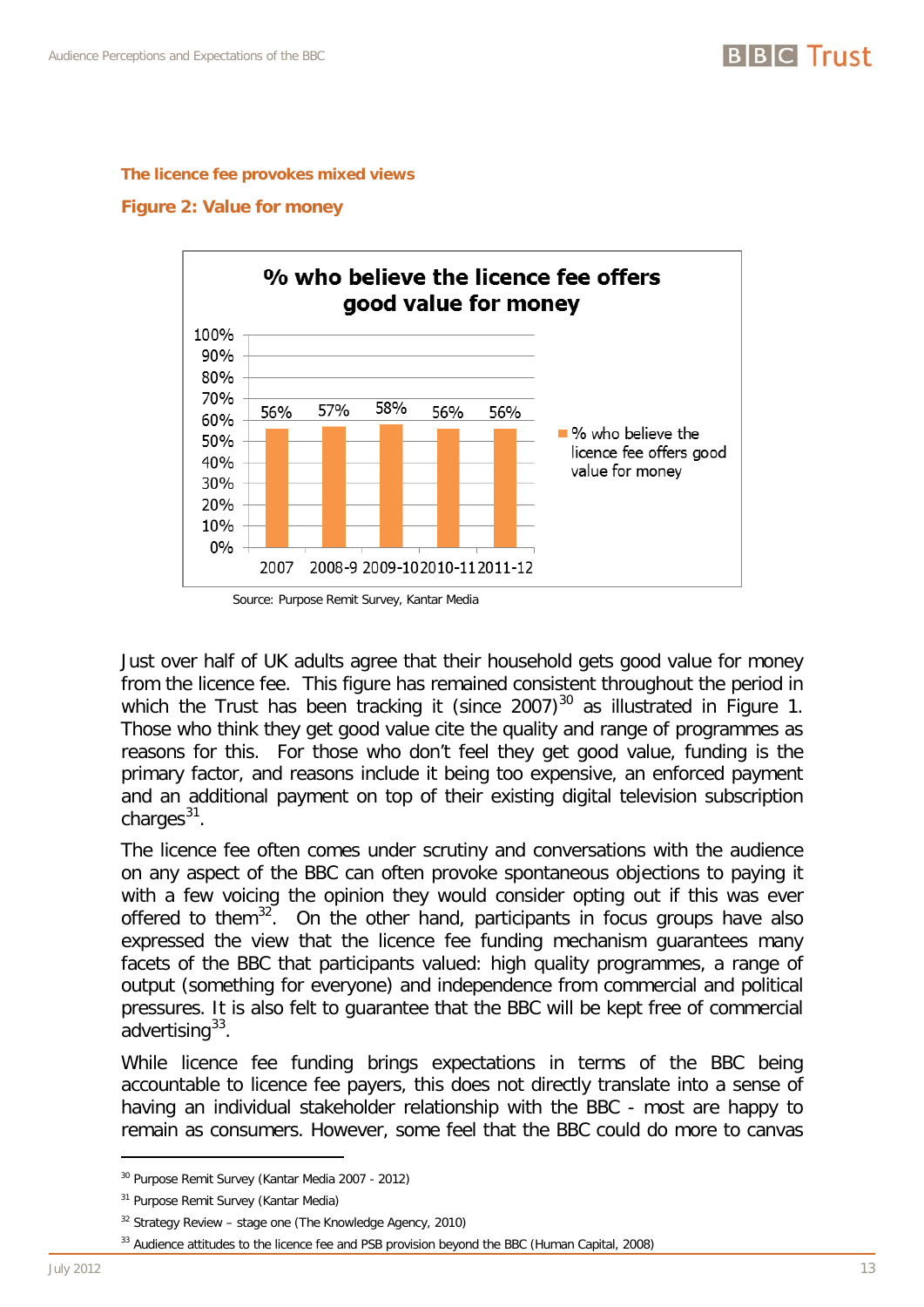

their opinions and keep them informed. Our research has shown low awareness of published information about how the licence fee is spent, for example, or of ways of contacting the BBC<sup>34</sup> Research shows that most people understand there is a link between the licence fee and the BBC. In research conducted in 2008, when asked unprompted which broadcaster(s) the licence fee funds, a majority of respondents (70%) spontaneously identified that the licence fee funds the BBC. This increased to 86% when respondents were presented with a list of broadcasters to choose from.

However, there were varying degrees of knowledge about exactly what the licence fee pays for. When prompted with a list of specific services, the majority of people were aware that BBC One and Two are funded by the licence fee (86%); around seven in ten identified at least one of the BBC's digital TV channels; and just over half mentioned BBC radio or BBC online. Where respondents were regular users of the service, awareness was higher still that the licence fee paid for these services $35$ .

It appears that there may be a degree of disassociation between audience perceptions of the BBC's content and the funding mechanism. When people are asked to talk about the BBC they spontaneously rate it in terms of what they consume first and foremost.

When they are asked to rate the BBC in terms of the value for money they receive from their payment (which they are told is used to fund a variety of services), they weigh up what they remember consuming from the BBC, what they pay and what media they consume from elsewhere.

# <span id="page-13-0"></span>**2.3 Priorities for the BBC, in light of the current licence fee settlement**

Different modes of thinking for licence fee payers are also reflected in the BBC Executive's research on the package of proposals known as 'Delivery Quality First' which was designed to deliver savings required by the new licence fee settlement, which keeps the licence fee flat at its current level up to 2016/17 while giving the BBC new responsibilities to fund.

In this research, most participants responded to the proposals as 'consumers' (i.e. viewers/listeners of the services) and cared particularly about the perceived impact of the proposals on the content and services that they used. A few thought about the proposals as 'citizens' (i.e. thinking about the wider impact on society) and expressed some concerns about the impact of some of the proposals on other groups of people or on their own national or regional identity.

<span id="page-13-2"></span>Most participants felt it was important for the BBC to protect both 'popular' and 'niche' services because of its remit. They struggled to resolve this potential tension as both were seen to be important for different reasons.

<sup>&</sup>lt;sup>34</sup> Audience attitudes to the licence fee and PSB provision beyond the BBC (Human Capital, 2008)

<span id="page-13-1"></span><sup>&</sup>lt;sup>35</sup> Audience attitudes to the licence fee and PSB provision beyond the BBC (Human Capital, 2008)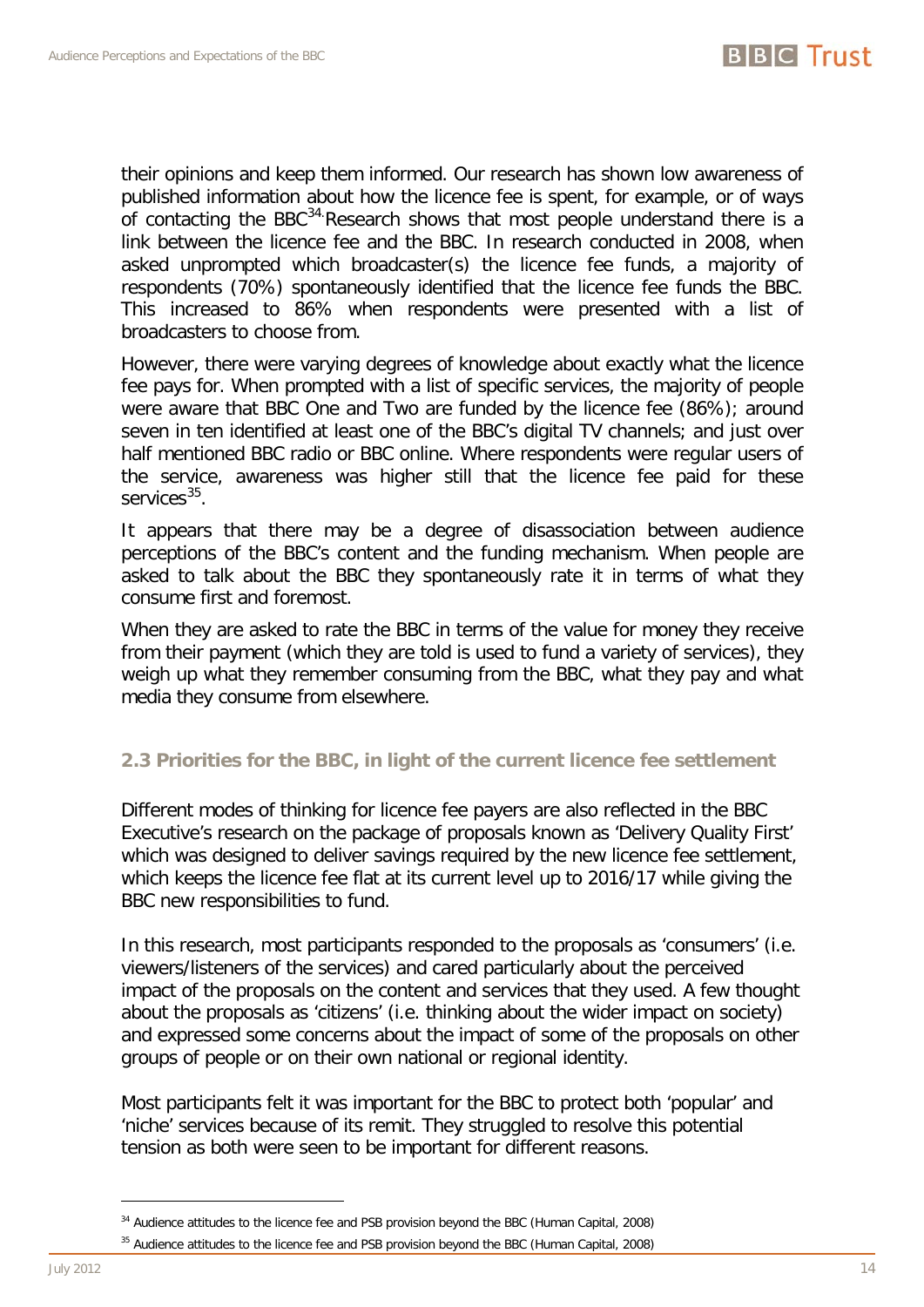

In making decisions about savings, participants first wanted reassurance that the BBC has taken significant steps to control costs before making reductions to content and services. Then, where reductions to BBC output had to be made, participants wanted the changes to be made in such a way that they feel they are fair and maintain the quality of BBC content. Fairness was the most important criteria. Participants wanted any reductions to be fair to all viewers, particularly to themselves and people like them, as well as being fair across audience groups and also to be fair between services. The BBC was felt to be different from other broadcasters, with the quality of content being what they particularly valued from the BBC. To this end, they wanted to ensure that the quality of BBC output was protected $36$ .

# <span id="page-14-0"></span>**2.4 Attitudes towards BBC services**

As part of the Trust's rolling programme of service reviews, research is used to understand the audience perceptions of how well each BBC service is fulfilling its remit. This work is the primary source for this section as the Trust has now completed reviews of every service in the last 5 years. Where relevant, we have also drawn on findings from other pieces of work that have considered the wider BBC portfolio. In particular the research commissioned in 2010 as part of the Strategy Review which considered the full range of services.

# <span id="page-14-1"></span>**2.4.1 Television**

BBC One is seen by audiences as the flagship channel and where the more populist programmes are expected to appear as well as the main news programmes<sup>37</sup>. Viewers recognise BBC One's strengths in delivering elements of the BBC's creativity purpose by providing a range of content people find enjoyable and entertaining, and also is considered strong in bringing viewers together for major events<sup>38</sup>. Audiences accept, and want, the BBC as a whole to show programming across the full range of genres, including popular entertainment, as long as it takes a fresh approach and resonates with the BBC's values in content, tone and execution $39$ .

BBC Two was seen in our service review research as making a strong contribution to the public purposes<sup>[40](#page-14-5)</sup>. The research we conducted as part of the strategy review in 2010 showed that while BBC Two was less well-defined by audiences it was generally perceived to be the home of more intellectual programming including factual output. Some associated it with comedy, while others saw it as the home of ancillary programmes to some BBC One output. Overall, it was seen as having a less distinct identity, being a hybrid of serious and experimental

<span id="page-14-6"></span><sup>&</sup>lt;sup>36</sup> Audience perceptions of the BBC's Delivery Quality First proposals (Ipsos-MORI, 2011)

<span id="page-14-2"></span><sup>37</sup> Strategy Review – stage one (The Knowledge Agency, 2010)

<span id="page-14-3"></span><sup>&</sup>lt;sup>38</sup> Service Review of BBC One, BBC Two and Four (Kantar Media, 2009)

<sup>&</sup>lt;sup>39</sup> Television audience perceptions of innovation and distinctiveness (Blinc Research, 2007)

<span id="page-14-5"></span><span id="page-14-4"></span><sup>&</sup>lt;sup>40</sup> Service Review of BBC One, BBC Two and BBC Four (Kantar Media, 2009)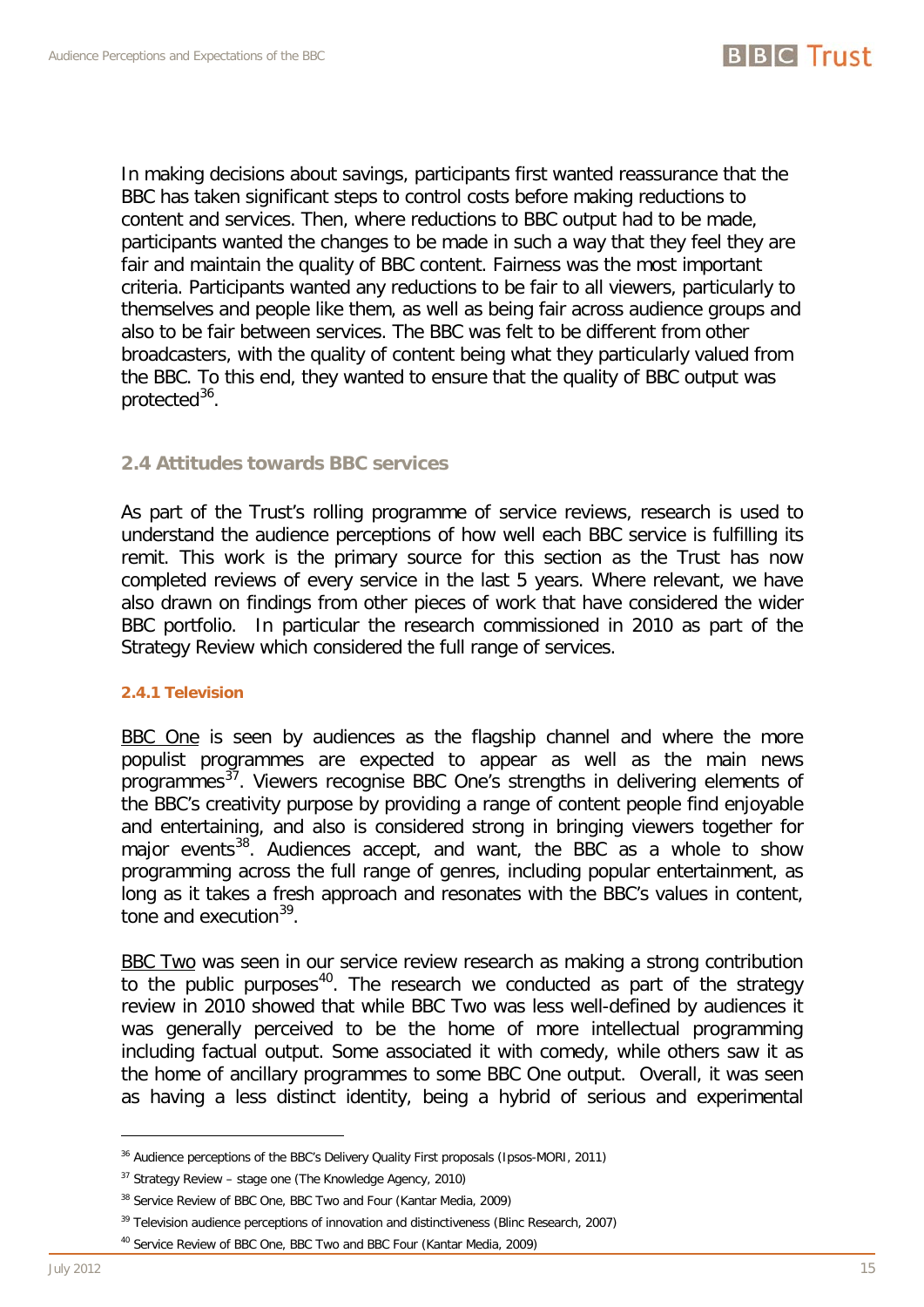

programming.[41](#page-14-6) These findings were reflected in the Trust's review of BBC Two and BBC management has already started to implement changes with the aim of shifting these perceptions.

BBC Three: In our research for the strategy review in 2010 awareness of the full television portfolio was limited, but those who did have an opinion on the digital television services broadly see BBC Three as the home of repeats of BBC One or Two programmes such as *Eastenders* and *Doctor Who*, as well as providing some innovative programming for younger audiences. In terms of repeats there is often a view that BBC Three could also offer repeat viewings of a wider offering, especially the more popular, 'must see' programmes<sup>[42](#page-15-0)</sup> Research for BBC management as part of the Delivering Quality First strategy showed that BBC Three was also valued for its role in developing new talent, for its innovation, and for younger viewers was seen as the main service the BBC provides for them<sup>[43.](#page-15-1)</sup>

BBC Four is less well-known and its remit is less well understood than the other major channels in the portfolio. When the remit is shared with audiences, some compare it with their perceptions of BBC Two and to others it appears as too serious for them. However, our research showed a core of loyal viewers who absolutely adored the channel<sup>[44](#page-15-2)</sup>. Our service review research showed us that viewers to the channel feel it often provides something original and different from other BBC television channels in terms of degree of depth and specialism. We found that the channel was meeting audience expectations of its delivery of the public purposes, with particular strengths in the creativity, education and global purposes $45$ .

Some audiences have raised the question of whether the BBC needs to offer four mixed-genre channels. The most common suggestion in the Trust's 2010 research was to combine BBC Two and Four which would then provide factual and more 'intellectual' programming, with BBC One remaining as the core mainstream channel, and BBC Three continuing to focus on innovative programming for younger audiences. The part-time nature of the two digital services was seen as further argument for this change<sup>[46](#page-15-4)</sup>.

The CBBC and CBeebies channels are highly valued by their viewers, including parents and children alike. Each channel is seen to deliver well on the BBC's public purposes and provide distinctive UK originated content for children in a competitive marketplace<sup>47</sup>.

<sup>41</sup> Strategy Review – stage one (The Knowledge Agency, 2010)

<span id="page-15-0"></span><sup>42</sup> Strategy Review – stage one (The Knowledge Agency, 2010)

<span id="page-15-1"></span><sup>&</sup>lt;sup>43</sup> Audience perceptions of the BBC's Delivery Quality First proposals (Ipsos-MORI, 2011)

<span id="page-15-2"></span><sup>44</sup> Strategy Review – stage one (The Knowledge Agency, 2010)

<span id="page-15-3"></span><sup>45</sup> Service Review of BBC One, BBC Two and BBC Four (Kantar Media, 2009)

<sup>46</sup> Strategy Review – stage one (The Knowledge Agency, 2010)

<span id="page-15-5"></span><span id="page-15-4"></span><sup>47</sup> Service Review of Children's Services (Andrew Irving Associates & Pulse, 2008)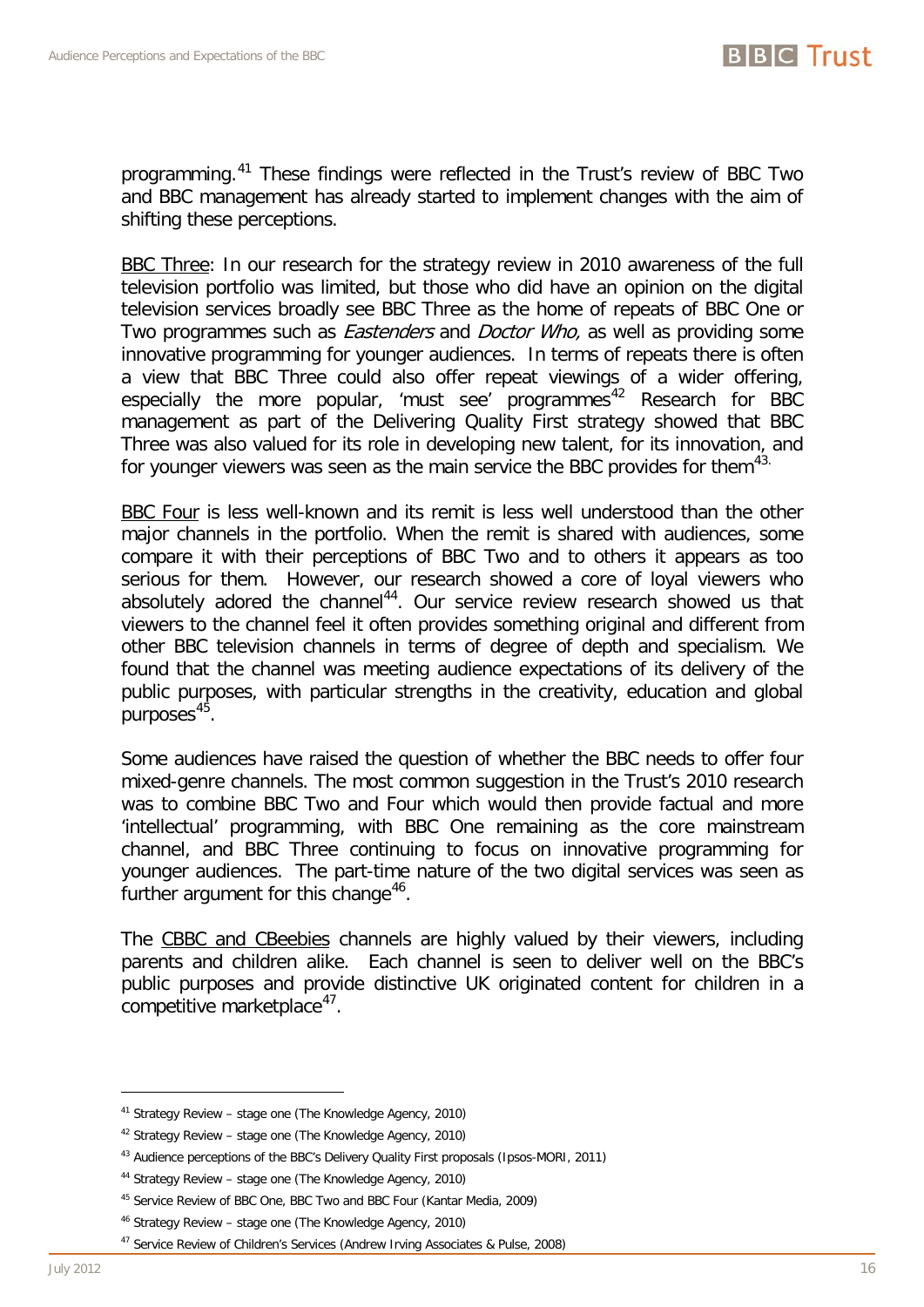

The BBC News Channel meets a number of audience needs, offering access to TV news whenever it suits you, as well as being the place to turn to when there is a major news event. In a changing media environment, while speed of delivery is important, TV news is rarely felt to 'break' a story. Most often it gives confirmation and adds detail to headlines which audiences have first come across elsewhere. The image of the News Channel is very closely aligned with the BBC News brand and it is seen as delivering authority, gravitas and trust. The channel is seen as setting a quality standard for rolling news<sup>48</sup>.

BBC Parliament has a niche audience who value it very highly for the unmediated access it delivers to democratic proceedings. It appeals to those with a professional and a personal interest in the workings of democracy. For viewers it delivers on the BBC's Citizenship purpose by making politicians more accountable to the public and enhancing public understanding of political processes. It also encourages media literacy and is considered extremely impartial, because of the complete lack of editorial intervention in the majority of its coverage<sup>49</sup>.

BBC Alba: Research commissioned by the BBC Executive has shown that the Gaelic-speaking population have welcomed BBC ALBA, particularly the quality and variety of the BBC ALBA offering<sup>50</sup>.

BBC HD: We commissioned audience research as part of the Trust's public value test of BBC HD in 2007. The findings told us that the audience were broadly supportive of the BBC providing a high definition offer, and the Trust approved the launch of the BBC HD channel. Subsequently, the BBC also launched a simulcast of BBC One in high definition in 2010. Following the Trust's approval of the Delivery Quality First proposals, the BBC will provide a simulcast version of BBC Two in HD, and the BBC HD channel will be closed in 2013 $51$ .

Red Button: Our research as part of the service review revealed that BBC Red Button is perceived by current users to make a useful contribution to the BBC's public services in some areas. Users believe that BBC Red Button is good at introducing people to the benefits of digital technology, and fulfilling the BBC's citizenship and global purposes through the provision of high quality independent news. The service is seen to contribute to the BBC's nations and regions purpose by providing the opportunity to share experiences with others around the UK through its coverage of live events<sup>[52](#page-16-3).</sup> The BBC Executive's research for Delivering Quality First indicated that proposals to standardise the BBC Red Button service across television platforms (by reducing streams for some users) were relatively uncontroversial for audiences<sup>53</sup>.

<span id="page-16-5"></span><sup>48</sup> Service Review of BBC News and BBC Parliament (TW Research), March 2012

<span id="page-16-0"></span><sup>&</sup>lt;sup>49</sup> Service Review of BBC News and BBC Parliament (TW Research), March 2012

<span id="page-16-1"></span><sup>50</sup> BBC Alba review, (Lersinn, 2010)

<span id="page-16-2"></span><sup>51</sup> Public Value Test, BBC HD (BMRB Media), 2007

<span id="page-16-3"></span><sup>&</sup>lt;sup>52</sup> Service Review of BBC Red Button (Kantar Media), 2010

<span id="page-16-4"></span><sup>53</sup> Audience perceptions of the BBC's Delivery Quality First proposals (Ipsos-MORI, 2011)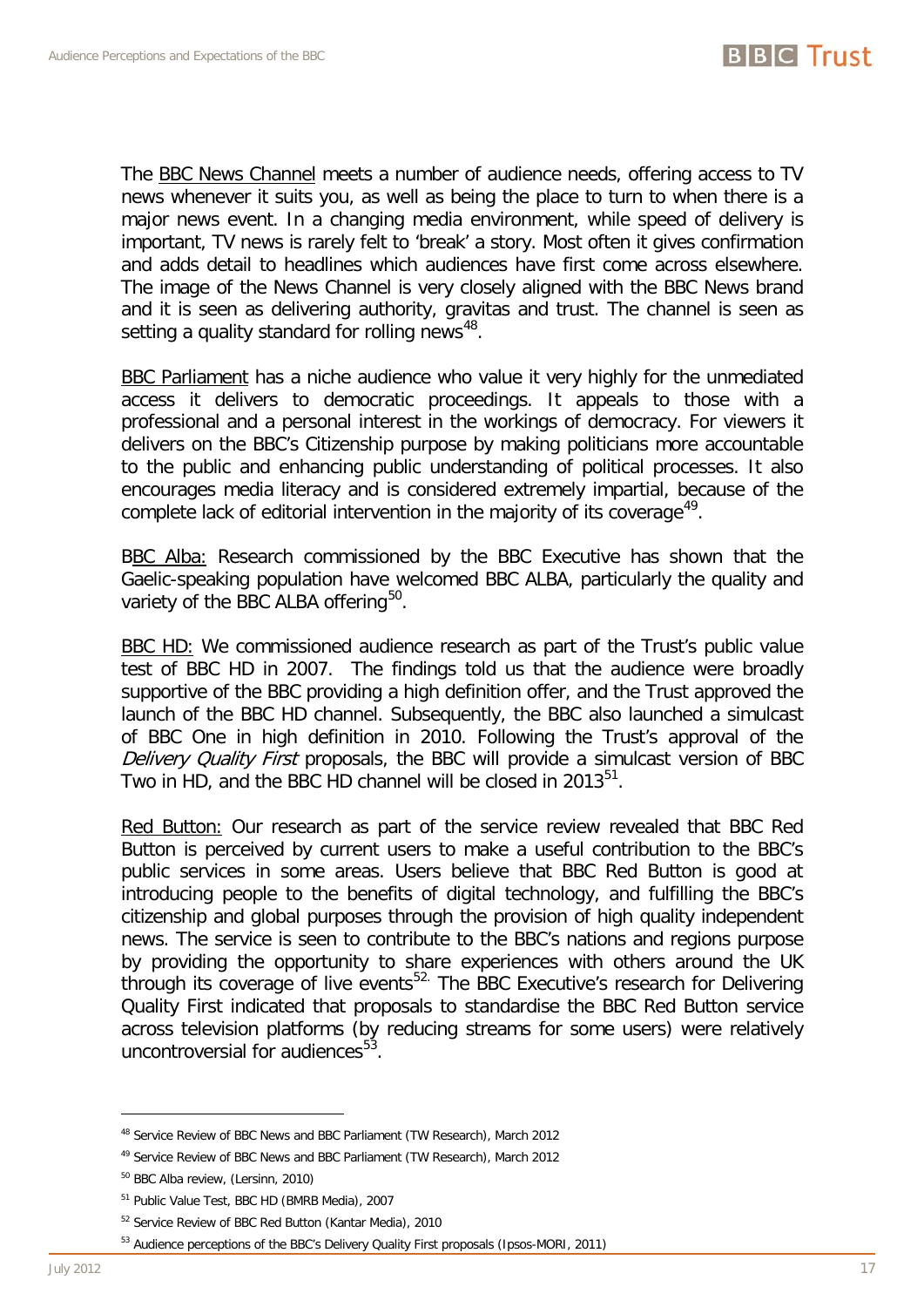# <span id="page-17-0"></span>**2.4.2 Radio**

BBC Radio is highly valued by audiences. Our strategy review research showed that listeners value their station over commercial alternatives more highly than they value BBC television and feel they have a much closer relationship with it, often listening for several hours per day. For many respondents, it would be BBC radio that many say they would miss the most if it wasn't there<sup>54</sup>, even though our analysis shows that it is BBC One which is most closely associated with overall perceptions of the BBC.

However, as with the television portfolio, awareness of the full range of stations and programmes BBC radio offers is often limited to what people choose to listen to. Some people are broadly supportive of the notion of the BBC providing a diverse range of services though there is also a strong feeling that there are too many stations and that perhaps some specialist output could be catered for within the mainstream stations. That said, listeners to those specialist services disagree [55.](#page-17-1)

Radio 1 is often praised by listeners for championing new music and new artists as well as supporting the UK's music industry. Its live music and events are also highlighted by some as distinctive offerings by the station<sup>56</sup>. BBC management's YouGov research, commissioned to inform our service review, also shows that audience perceptions that Radio 1 'plays a wide variety of new bands and new music' and 'covers a good range of live music and events' were high and significantly better than for comparable commercial radio stations $57$ .

1Xtra listeners are positive about the quality of its output, particularly its range of music. BBC management's YouGov research showed that audience perceptions that 1Xtra 'plays a wide variety of new black music' were better than for comparable commercial radio stations<sup>58</sup>.

Radio 2 is also celebrated for its contribution to music and, as with Radio 1, is seen to do a very good job of providing an appealing combination of music and speech to its listeners. The presenters are also valued by listeners and are seen as high calibre<sup>[59](#page-17-5)</sup>. Research we commissioned as part of the service review demonstrated the distinctiveness of the station among Radio 2 listeners with 80% agreeing that Radio 2 offers something that could not easily be replaced by any other station<sup>60</sup>.

<sup>54</sup> Strategy Review – stage one (The Knowledge Agency, 2010)

<span id="page-17-1"></span><sup>55</sup> Strategy Review – stage one (The Knowledge Agency, 2010)

<span id="page-17-2"></span><sup>56</sup> Strategy Review – stage one (The Knowledge Agency, 2010)

<span id="page-17-3"></span><sup>57</sup> Younger Audiences Service Review (YouGov, 2009)

<span id="page-17-4"></span><sup>58</sup> Younger Audiences Service Review (YouGov, 2009)

<span id="page-17-5"></span><sup>59</sup> Strategy Review – stage one (The Knowledge Agency, 2010)

<span id="page-17-6"></span><sup>&</sup>lt;sup>60</sup> Service Review of BBC Radio 2 and 6 Music, (BMRB Media 2010)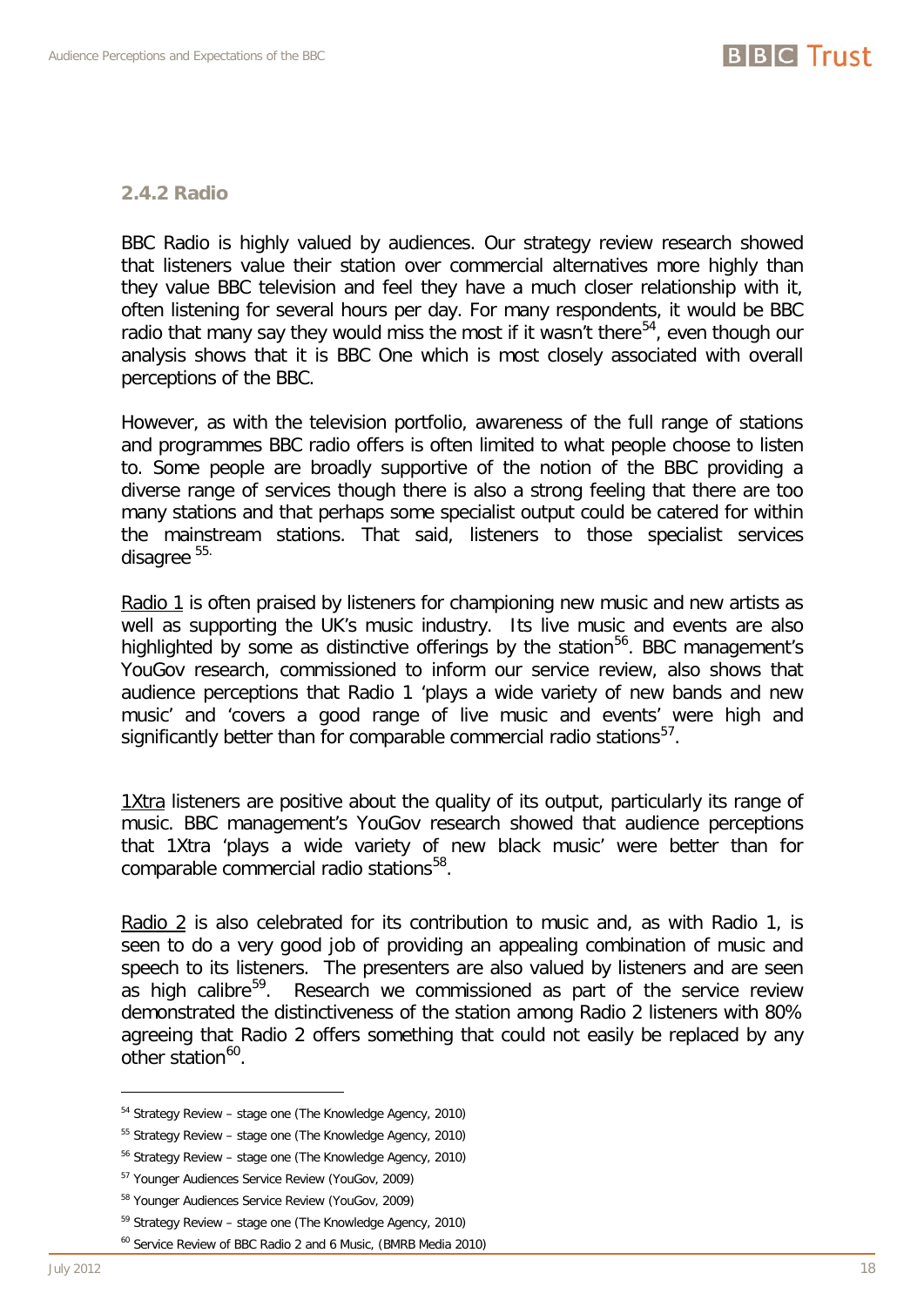Radio 3: Listeners feel it is a key source for classical music and provides a credible destination for highly creative and cultured music. It is also positioned by listeners as delivering strongly for ongoing learning. In particular, the lack of intrusions to the music (i.e. from discussion, news and advertising) and the richness and depth of information provided around the music on artists and composers creates unique value for the station, which is strongly appreciated by its core audience. Relative to Classic FM, Radio 3 is perceived as more intellectual but also less accessible. Whilst this intellectualism is regarded as strength for core audiences, it is seen to reduce the station's ability to engage lighter and potential new listeners<sup>61</sup>.

Radio 4 listeners described it as offering a distinct and unique service in terms of both its schedule and overall tone. The station's news and current affairs output is particularly highly valued and seen as playing a central role in delivery against the purposes. Quality perceptions for Radio 4 are particularly high, and are driven by presenters (described as knowledgeable, passionate, intelligent, accessible) and programming (variety and depth), as well as high production standards and a serious, intelligent and challenging tone<sup>[62.](#page-18-0)</sup>

Radio 4 Extra (formerly BBC Radio 7) is seen as having a distinct identity and is highly valued by its listeners. Engagement with the station varies across audiences, with younger listeners claiming to be discovering 'classic' content for the first time through to older audiences enjoying the nostalgic output<sup>[63](#page-18-1)</sup>.

Radio 5 live is seen by audiences as being knowledgeable and good at keeping them up to date. Its news output is seen as offering more intelligence and a greater depth than most of the alternatives, without being as formal and heavy going as Radio 4. Sports coverage is seen as offering an unrivalled breadth, depth and quality and this is the main driver of distinctiveness for the station. Participation and interaction are also valued elements of the station<sup>[64](#page-18-2)</sup>.

Radio 5 live Sports Extra is valued by audiences for its additional high quality coverage of a range of sporting events. In research we conducted in the service review, the majority of listeners perceived Sports Extra's role as being a complement to 5 live, although some expressed frustration that it was a missed opportunity for the BBC to provide a greater level of depth and breadth of sports coverage<sup>[65](#page-18-3)</sup>.

6 Music: Although awareness of the BBC's digital radio services was very low at the time of its service review at the start of 2010, 6 Music had a boost as a result of the strategy review proposals. Research we conducted as part of the strategy review showed that it is viewed as fundamentally different to other radio stations,

<span id="page-18-4"></span><sup>&</sup>lt;sup>61</sup> Service Review of BBC Radio 3, 4 and 7 (Optimsa Research, 2010)

<span id="page-18-0"></span><sup>&</sup>lt;sup>62</sup> Service Review of BBC Radio 3, 4 and 7 (Optimsa Research, 2010)

<span id="page-18-1"></span><sup>&</sup>lt;sup>63</sup> Service Review of BBC Radio 3, 4 and 7 (Optimsa Research, 2010)

<sup>&</sup>lt;sup>64</sup> Service Review of BBC Radio 5 live and Sports Extra (Kantar Media and The Knowledge Agency, 2012)

<span id="page-18-3"></span><span id="page-18-2"></span><sup>&</sup>lt;sup>65</sup> Service Review of BBC Radio 5 live and Sports Extra (Kantar Media and The Knowledge Agency, 2012)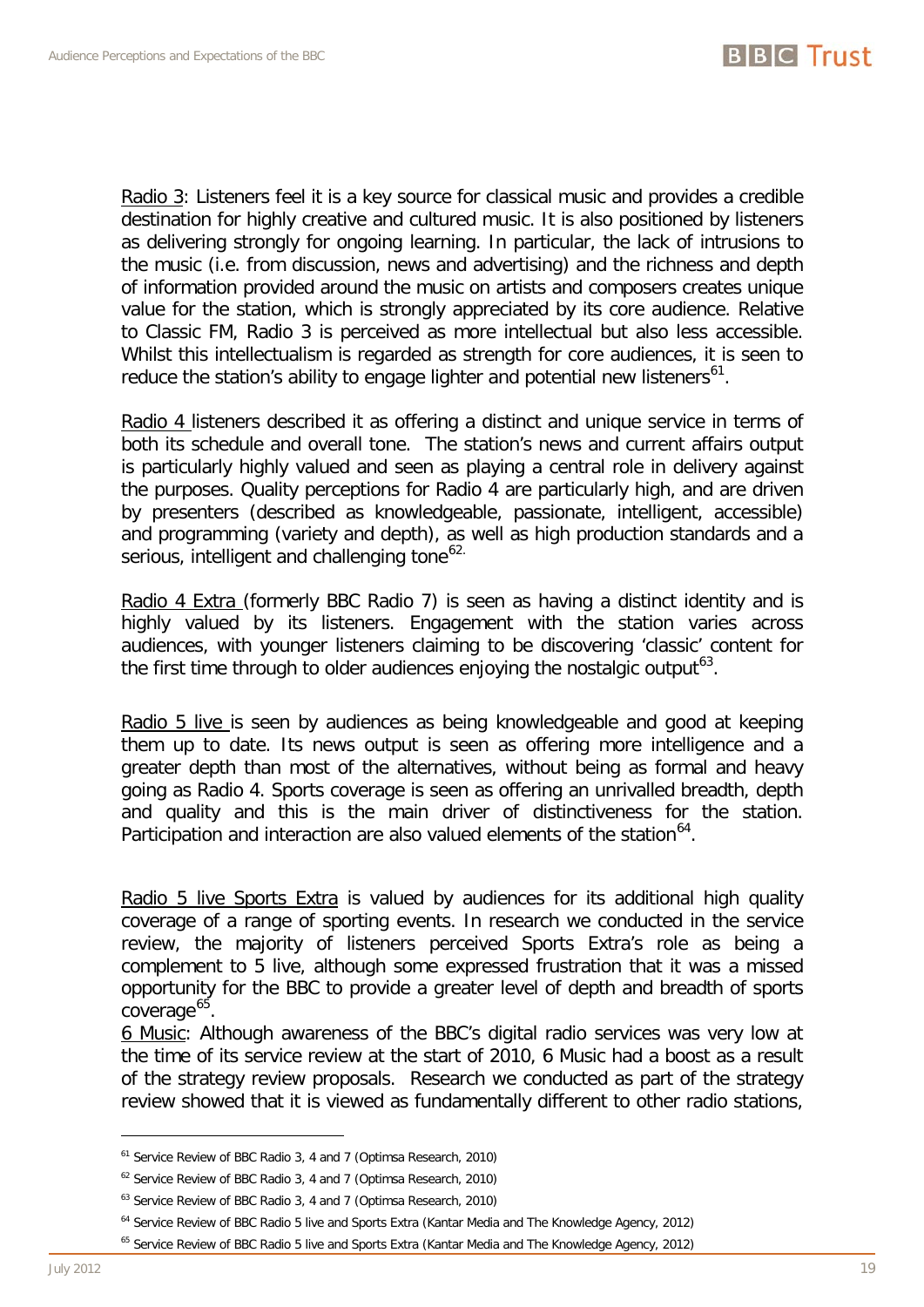and listeners appreciate the stations commitment to credible, high quality music<sup>66</sup>. Like Radio 2, the majority of 6 Music listeners think the station is distinctive. Some 82% of listeners we surveyed as part of the service review believe that the service offers something which could not easily be replaced by another station $^{67}$  $^{67}$  $^{67}$ .

BBC Asian Network listeners feel the station serves British Asians well, and delivers the BBC's public purposes to an audience who may be less well served by other BBC output. It keeps British Asians in touch with their ethnic roots and connects them with other cultures. The most valued elements of output are a wide range of music, informative and culturally relevant discussion programmes, and the station's role in promoting the British Asian music scene through playlists and live events. The public consultation shows that some non-listeners however do not support the need for a specific station for British Asians<sup>68</sup>.

BBC Local Radio: The service review showed that the English local radio services offered a service that is distinctive and the stations were rated highly in terms of overall listener impressions and quality/impact measures. Many listeners had a strong emotional attachment to BBC Local Radio, and that its local focus was perceived to be both a core strength and differentiator. In addition, listeners identified the friendly and informal tone, and opportunities provided for listener involvement, as key positives<sup>[69](#page-19-2)</sup>. Research for the Public Value Test for Local Video in 2008 also touched on perceptions of what 'local' means to people, and concluded that this evolves constantly and often depends on the subject in question. We also know that it can vary depending on where people live: in rural areas, local issues and news from neighbouring areas can be as relevant as news from their immediate community; in urban areas, people often describe their 'local' areas of interest as where they live and also where they work. This research also showed that local radio is seen as an accessible and instant medium which is useful for 'up to the minute' local news that other media cannot provide as easily, such as traffic, weather and breaking news $^{70}$  $^{70}$  $^{70}$ .

BBC Nations Radio: As the BBC's national radio stations in Northern Ireland, Scotland and Wales operate in very different cultural, social and political environments, we found that listener numbers and audience perceptions of quality vary between stations. However, each service offers licence fee payers something which is not available elsewhere:

Radio Scotland brings a large number of listeners to the BBC portfolio in Scotland providing listeners with Scottish culture and a national perspective on local, national, UK and international affairs; BBC Radio Scotland performed well across measures of quality and impact with eight in ten listeners agreeing that "BBC

<sup>&</sup>lt;sup>66</sup> Strategy Review – stage one (The Knowledge Agency, 2010)

<span id="page-19-0"></span><sup>67</sup> Service Review, (BMRB Media, 2010)

<span id="page-19-1"></span><sup>68</sup> Service Review Of BBC Asian Network, (Ethnic Dimension, May 2012)

<span id="page-19-2"></span><sup>69</sup> Service Review of BBC Local Radio (Jigsaw Research, 2012)

<span id="page-19-3"></span><sup>70</sup> Public Value Test for Local Video (Rosenblatt, 2008)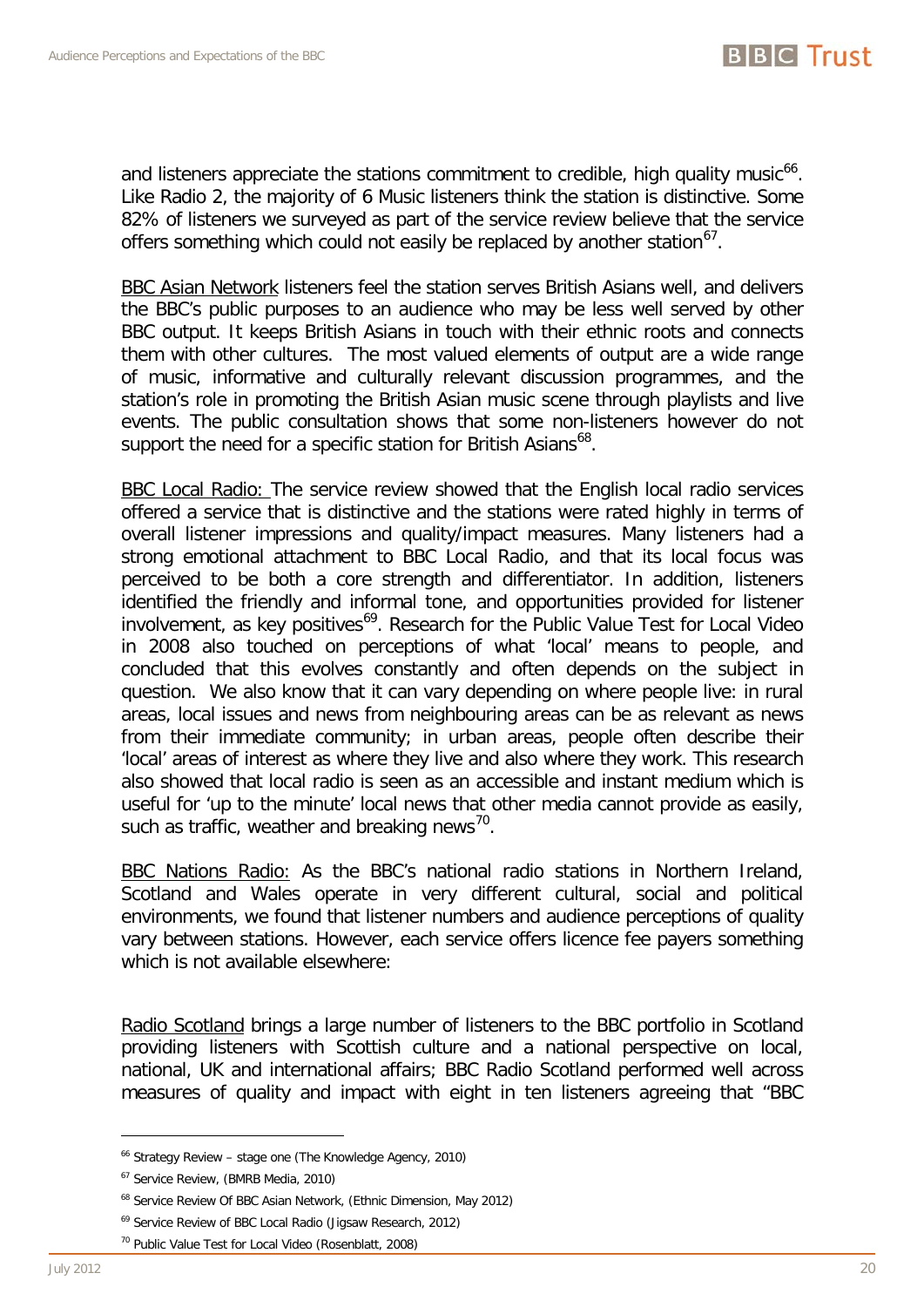

Radio Scotland has programmes I want to listen to" and "BBC Radio Scotland has well-made high quality programmes".

Radio nan Gàidheal is highly appreciated by its audience and the vast majority agree it has well-made high quality programmes. Listeners believe that the station makes an important contribution to the public purposes, particularly through its support for Gaelic language and culture.

Radio Wales's listeners value the station's coverage of news and topical issues in Wales. BBC Radio Wales listeners generally felt positive about the station. The majority had a favourable overall impression of the station, the proportion who 'would miss' BBC Radio Wales was high at 82% and almost all listeners (97%) perceived it to be good value for money based on its share of the licence fee.

Radio Cymru makes an important contribution to the BBC's public purposes and, as the sole provider of nationally focused Welsh language content on the radio, the station offers a service which cannot be found elsewhere.

Radio Ulster/Foyle is the most listened to radio station in Northern Ireland and audience perceptions of quality are high. BBC Radio Ulster/Foyle listeners generally felt positive about the station and it performed well across measures of quality and impact with eight in ten listeners agreeing that "BBC Radio Ulster/Foyle has programmes I want to listen to". <sup>[71](#page-19-1)</sup>

# <span id="page-20-0"></span>**2.4.3 Online**

The BBC's online offering, in particular the news and sport sites and the iPlayer, are consistently praised and seen to be leaders in their fields.

As well as usability being a key strength, the news sites are for many the first port of call for any breaking story. The site is praised for offering a wealth of information and for being trustworthy – especially among those with children. The breadth of information it covers leads it to be seen as a 'one-stop shop' for informative and educational content<sup>[72](#page-20-2)</sup>.

<span id="page-20-1"></span>The iPlayer is celebrated by users in particular for its innovation and usability relative to other providers<sup>73</sup>. It is seen as a symbol of the BBC adapting its services to meet the evolving needs of its consumer base. Our research as part of the Strategy Review, however, did reveal some frustrations with iPlayer. Most commonly, these surrounded the seven day limit on availability of most

<sup>71</sup> Service Review of BBC Nations Radio (Kantar Media (Scotland, Wales, Cymru, Ulster/Foyle) Leirsinn (nan Gaidheal) 2011)

<sup>&</sup>lt;sup>72</sup> Service review of bbc.co.uk(Sparkler, 2007)

<span id="page-20-3"></span><span id="page-20-2"></span> $73$  Strategy Review – stage one (The Knowledge Agency, 2010)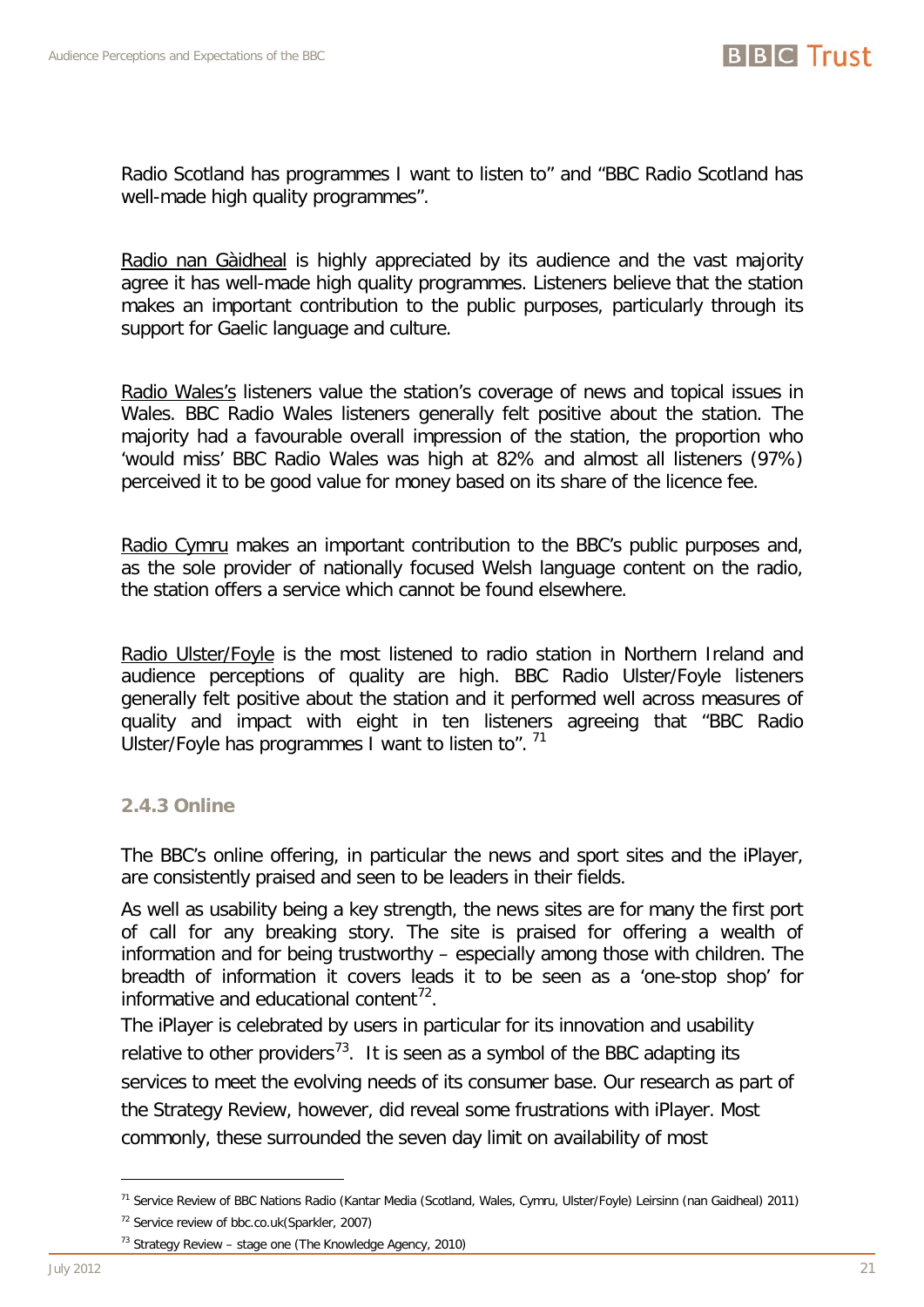programmes (and, less commonly, the 30-day limit on downloaded content). There were also criticisms from some quarters of the inability to record and keep programmes streamed from the iPlayer, which was seen as comparing poorly to Sky+, for example<sup>74</sup>.

<u>.</u>

<sup>74</sup> Strategy Review – stage two (The Knowledge Agency, 2010)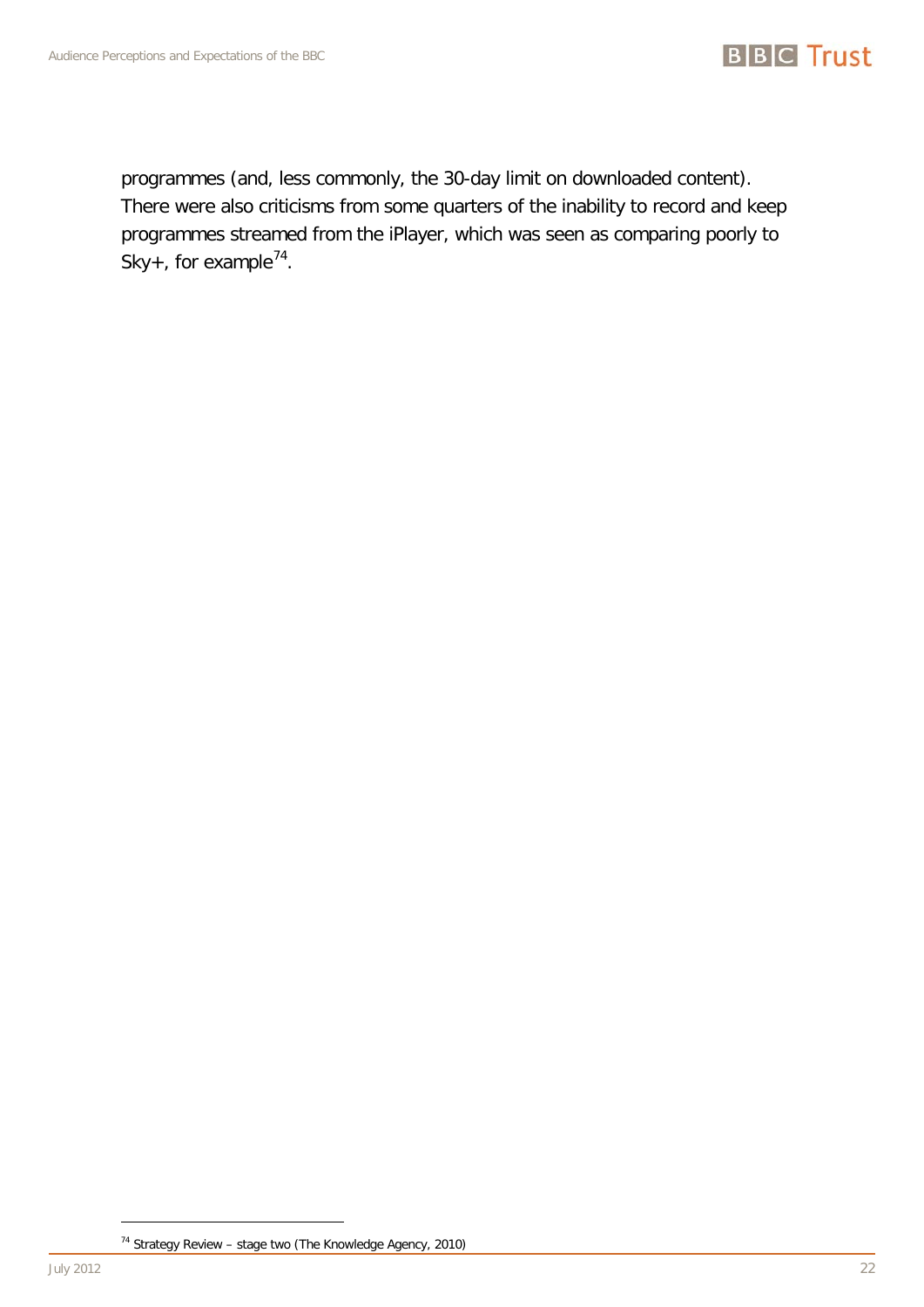# **Annex 1: Complete list of sources**

# **Purpose Remit Survey 2011-12 (Kantar Media)**

[http://downloads.bbc.co.uk/bbctrust/assets/files/pdf/review\\_report\\_research/ara2011\\_12/uk\\_repor](http://downloads.bbc.co.uk/bbctrust/assets/files/pdf/review_report_research/ara2011_12/uk_report.pdf)

[t.pdf](http://downloads.bbc.co.uk/bbctrust/assets/files/pdf/review_report_research/ara2011_12/uk_report.pdf)

**Strategy Review – stage one (The Knowledge Agency, 2010)**

[http://downloads.bbc.co.uk/bbctrust/assets/files/pdf/review\\_report\\_research/strategic\\_review/audi](http://downloads.bbc.co.uk/bbctrust/assets/files/pdf/review_report_research/strategic_review/audience_research.pdf) [ence\\_research.pdf](http://downloads.bbc.co.uk/bbctrust/assets/files/pdf/review_report_research/strategic_review/audience_research.pdf)

**Strategy Review – stage two (The Knowledge Agency, 2010)**

[http://downloads.bbc.co.uk/bbctrust/assets/files/pdf/review\\_report\\_research/strategic\\_review/audi](http://downloads.bbc.co.uk/bbctrust/assets/files/pdf/review_report_research/strategic_review/audience_research.pdf) [ence\\_research.pdf](http://downloads.bbc.co.uk/bbctrust/assets/files/pdf/review_report_research/strategic_review/audience_research.pdf)

**Researching the BBC's draft Editorial Guidelines with the UK public (Kantar Media,** 

**2010)**

[http://downloads.bbc.co.uk/diversity/pdf/serving\\_all\\_ages01022012.pdf](http://downloads.bbc.co.uk/diversity/pdf/serving_all_ages01022012.pdf)

**Audience Research for the Impartiality Review on the BBC's coverage of conflicts** 

**(Jigsaw Research, 2012)** 

[http://downloads.bbc.co.uk/bbctrust/assets/files/pdf/review\\_report\\_research/impartiality\\_arab\\_spri](http://downloads.bbc.co.uk/bbctrust/assets/files/pdf/review_report_research/impartiality_arab_spring/audience_research.pdf) [ng/audience\\_research.pdf](http://downloads.bbc.co.uk/bbctrust/assets/files/pdf/review_report_research/impartiality_arab_spring/audience_research.pdf)

**Taste and Standards: qualitative research (Blinc, 2009)** [http://downloads.bbc.co.uk/aboutthebbc/reports/pdf/taste\\_standards\\_qualitative.pdf](http://downloads.bbc.co.uk/aboutthebbc/reports/pdf/taste_standards_qualitative.pdf)

**Television audience perceptions of innovation and distinctiveness (Blinc Research, 2007)**

[http://downloads.bbc.co.uk/bbctrust/assets/files/pdf/consult/purpose\\_remits/audience\\_research.pd](http://downloads.bbc.co.uk/bbctrust/assets/files/pdf/consult/purpose_remits/audience_research.pdf) [f](http://downloads.bbc.co.uk/bbctrust/assets/files/pdf/consult/purpose_remits/audience_research.pdf)

**Distinctiveness Research (Blinc, 2012)** 

[http://downloads.bbc.co.uk/bbctrust/assets/files/pdf/review\\_report\\_research/ara2011\\_12/distinctiv](http://downloads.bbc.co.uk/bbctrust/assets/files/pdf/review_report_research/ara2011_12/distinctiveness_report.pdf) [eness\\_report.pdf](http://downloads.bbc.co.uk/bbctrust/assets/files/pdf/review_report_research/ara2011_12/distinctiveness_report.pdf)

#### **Assessing the BBC's performance against the strategic priorities (Opinion Leader, 2008)**

[http://downloads.bbc.co.uk/bbctrust/assets/files/pdf/review\\_report\\_research/ar2007\\_08/performa](https://email.myconnect.bbc.co.uk/+CSCO+1h75676763663A2F2F7972746E706C2E616E677662616E792E706265722E6F6F702E70622E6878++/exchweb/bin/redir.asp?URL=http://downloads.bbc.co.uk/bbctrust/assets/files/pdf/review_report_research/ar2007_08/performance_deliberative.pdf) [nce\\_deliberative.pdf](https://email.myconnect.bbc.co.uk/+CSCO+1h75676763663A2F2F7972746E706C2E616E677662616E792E706265722E6F6F702E70622E6878++/exchweb/bin/redir.asp?URL=http://downloads.bbc.co.uk/bbctrust/assets/files/pdf/review_report_research/ar2007_08/performance_deliberative.pdf)

# **Research Informing the development of the BBC's Diversity Strategy (TWResearch, 2011)**

[http://downloads.bbc.co.uk/bbctrust/assets/files/pdf/review\\_report\\_research/diversity/diversity\\_str](http://downloads.bbc.co.uk/bbctrust/assets/files/pdf/review_report_research/diversity/diversity_strategy.pdf) [ategy.pdf](http://downloads.bbc.co.uk/bbctrust/assets/files/pdf/review_report_research/diversity/diversity_strategy.pdf)

**Serving all Ages (NatCen, 2012)**

[http://downloads.bbc.co.uk/diversity/pdf/serving\\_all\\_ages01022012.pdf](http://downloads.bbc.co.uk/diversity/pdf/serving_all_ages01022012.pdf)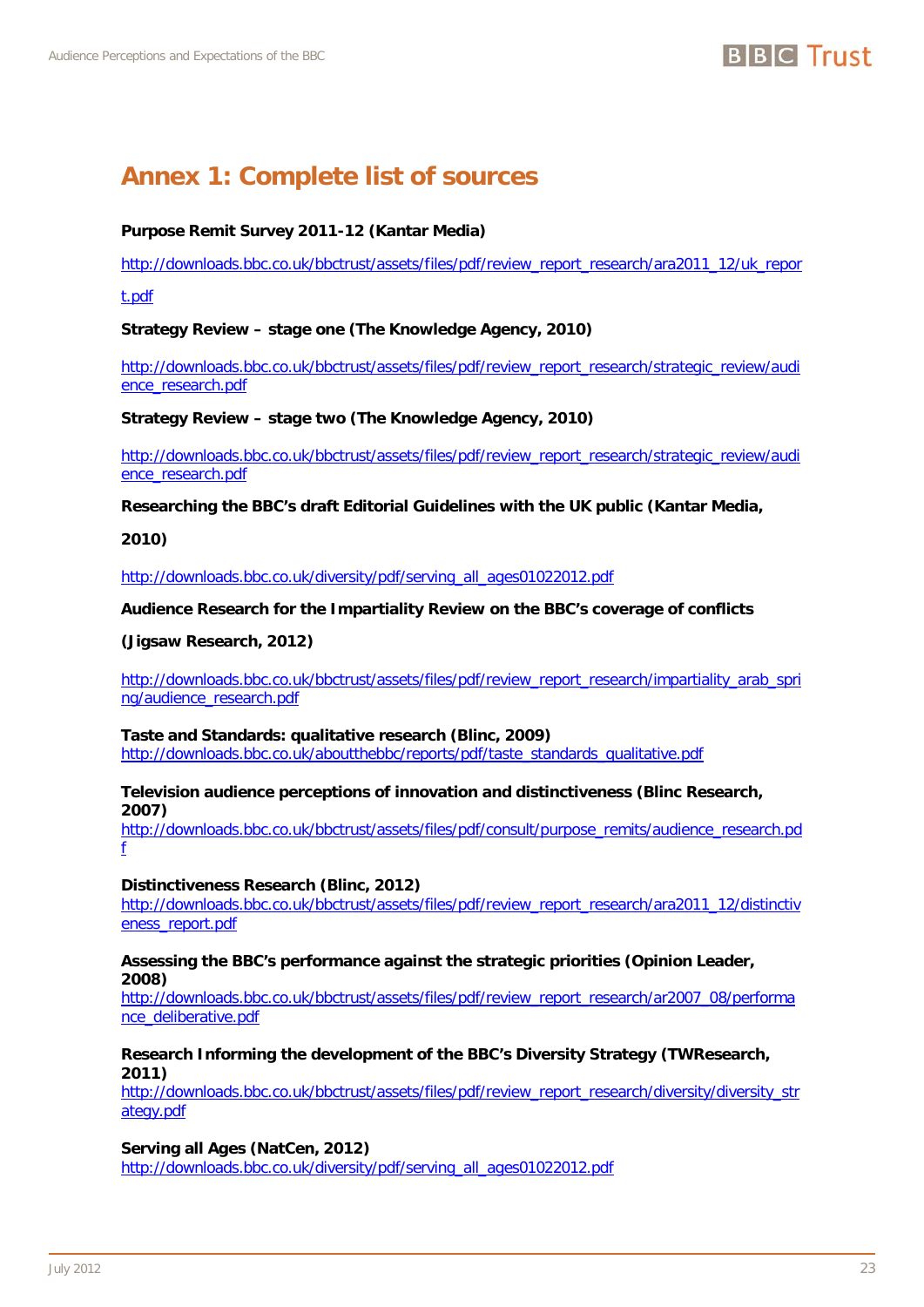

#### **Audience attitudes to the licence fee and PSB provision beyond the BBC (Human Capital, 2008)**

# [http://downloads.bbc.co.uk/aboutthebbc/insidethebbc/howwework/reports/pdf/research\\_081218.p](http://downloads.bbc.co.uk/aboutthebbc/insidethebbc/howwework/reports/pdf/research_081218.pdf) [df](http://downloads.bbc.co.uk/aboutthebbc/insidethebbc/howwework/reports/pdf/research_081218.pdf)

# **Service Review of BBC One, BBC Two and BBC Four (Kantar Media, 2009)**

[http://downloads.bbc.co.uk/bbctrust/assets/files/pdf/regulatory\\_framework/service\\_licences/servic](http://downloads.bbc.co.uk/bbctrust/assets/files/pdf/regulatory_framework/service_licences/service_reviews/one_two_four/audience_research.pdf)

[e\\_reviews/one\\_two\\_four/audience\\_research.pdf](http://downloads.bbc.co.uk/bbctrust/assets/files/pdf/regulatory_framework/service_licences/service_reviews/one_two_four/audience_research.pdf)

#### **Service Review of BBC Children's Services (Andrew Irving Associates, 2008)**

[http://downloads.bbc.co.uk/bbctrust/assets/files/pdf/regulatory\\_framework/service\\_licences/servic](http://downloads.bbc.co.uk/bbctrust/assets/files/pdf/regulatory_framework/service_licences/service_reviews/childrens/childrens_review_qual.pdf)

[e\\_reviews/childrens/childrens\\_review\\_qual.pdf](http://downloads.bbc.co.uk/bbctrust/assets/files/pdf/regulatory_framework/service_licences/service_reviews/childrens/childrens_review_qual.pdf)

#### **Service Review of BBC News and BBC Parliament (TW Research 2011)**

[http://downloads.bbc.co.uk/bbctrust/assets/files/pdf/our\\_work/news\\_parliament/audience\\_researc](http://downloads.bbc.co.uk/bbctrust/assets/files/pdf/our_work/news_parliament/audience_research.pdf)

[h.pdf](http://downloads.bbc.co.uk/bbctrust/assets/files/pdf/our_work/news_parliament/audience_research.pdf)

#### **BBC Alba review (Leirsinn ,2010)**

[http://downloads.bbc.co.uk/bbctrust/assets/files/pdf/our\\_work/alba/alba\\_review.pdf](http://downloads.bbc.co.uk/bbctrust/assets/files/pdf/our_work/alba/alba_review.pdf)

# **Service Review of BBC Red Button (Kantar Media), 2010**

[http://downloads.bbc.co.uk/bbctrust/assets/files/pdf/regulatory\\_framework/service\\_licences/servic](http://downloads.bbc.co.uk/bbctrust/assets/files/pdf/regulatory_framework/service_licences/service_reviews/red_button/red_button_research.pdf) [e\\_reviews/red\\_button/red\\_button\\_research.pdf](http://downloads.bbc.co.uk/bbctrust/assets/files/pdf/regulatory_framework/service_licences/service_reviews/red_button/red_button_research.pdf)

# **Audience perceptions of the BBC's Delivery Quality First proposals (Ipsos-MORI, 2011)**

[http://downloads.bbc.co.uk/bbctrust/assets/files/pdf/review\\_report\\_research/dqf/audience\\_percep](http://downloads.bbc.co.uk/bbctrust/assets/files/pdf/review_report_research/dqf/audience_perceptions.pdf) [tions.pdf](http://downloads.bbc.co.uk/bbctrust/assets/files/pdf/review_report_research/dqf/audience_perceptions.pdf)

# **Younger Audiences Service Review (YouGov, 2009)**

[http://downloads.bbc.co.uk/bbctrust/assets/files/pdf/regulatory\\_framework/service\\_licences/servic](http://downloads.bbc.co.uk/bbctrust/assets/files/pdf/regulatory_framework/service_licences/service_reviews/yar/yar_review.pdf)

[e\\_reviews/yar/yar\\_review.pdf](http://downloads.bbc.co.uk/bbctrust/assets/files/pdf/regulatory_framework/service_licences/service_reviews/yar/yar_review.pdf)

# **Public Value Test, BBC HD (BMRB Media, 2007)**

[http://downloads.bbc.co.uk/bbctrust/assets/files/pdf/consult/hdtv/bmrb\\_report.pdf](http://downloads.bbc.co.uk/bbctrust/assets/files/pdf/consult/hdtv/bmrb_report.pdf)

# **Service Review of BBC Local Radio (Jigsaw Research 2012)**

[http://downloads.bbc.co.uk/bbctrust/assets/files/pdf/our\\_work/local\\_radio/audience\\_research.pdf](http://downloads.bbc.co.uk/bbctrust/assets/files/pdf/our_work/local_radio/audience_research.pdf)

# **Public Value Test, Local Video (Rosenblatt, 2008)**

[http://downloads.bbc.co.uk/bbctrust/assets/files/pdf/consult/local\\_video/audience\\_research.pdf](http://downloads.bbc.co.uk/bbctrust/assets/files/pdf/consult/local_video/audience_research.pdf)

#### **Service Review of BBC Asian Network (Ethnic Dimension, 2012)**

[http://downloads.bbc.co.uk/bbctrust/assets/files/pdf/our\\_work/asian\\_network/qualitative\\_research](http://downloads.bbc.co.uk/bbctrust/assets/files/pdf/our_work/asian_network/qualitative_research.pdf)

[.pdf](http://downloads.bbc.co.uk/bbctrust/assets/files/pdf/our_work/asian_network/qualitative_research.pdf)